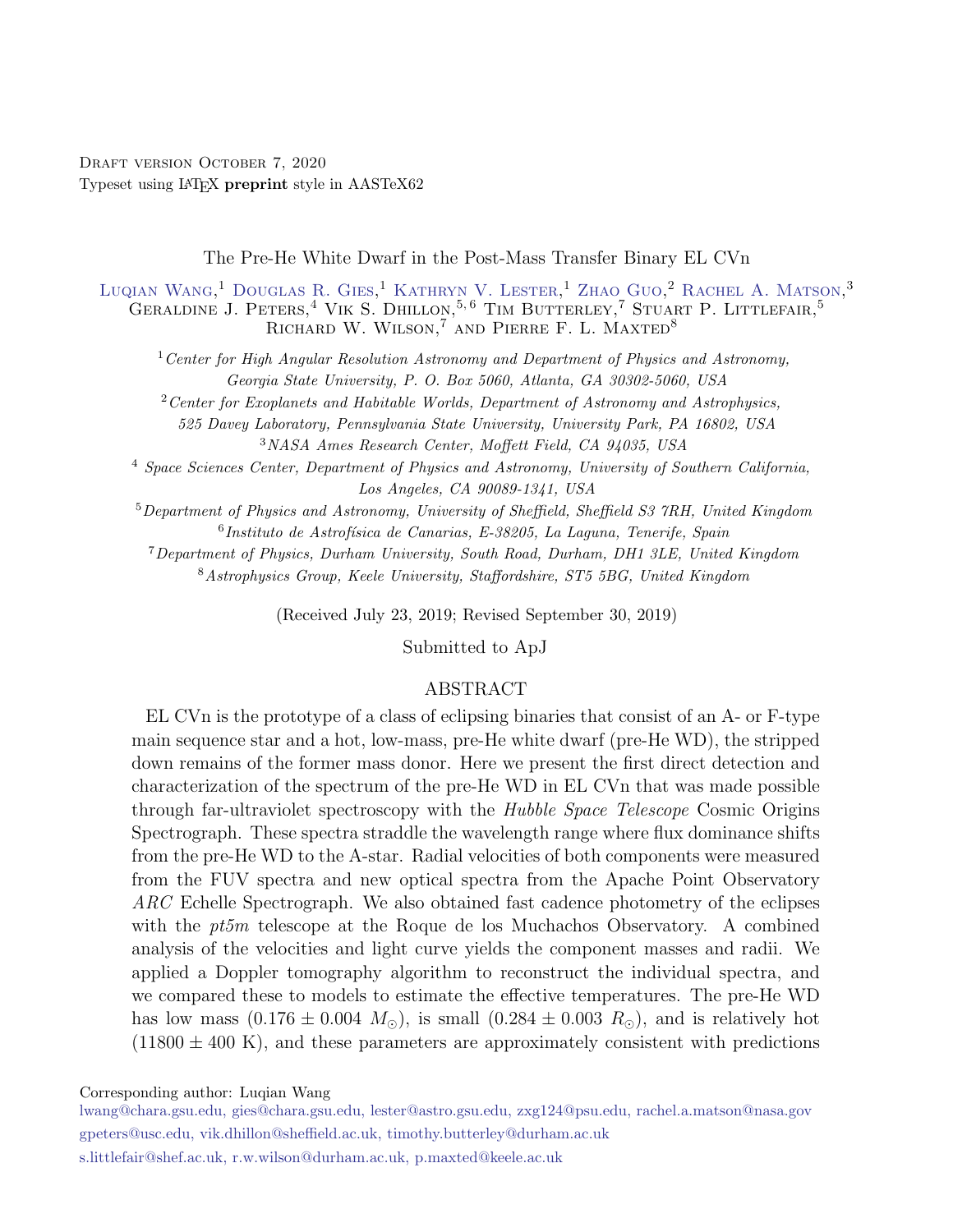for a star stripped through stable mass transfer. The spectral lines of the pre-He WD show that its atmosphere is H-rich, He-depleted, and metal poor, probably as the result of elemental diffusion that has occurred since mass transfer ceased.

# Keywords: Close binary stars — eclipsing binary stars — stellar evolution — white dwarf stars

#### 1. INTRODUCTION

Over the last few years photometric surveys have revealed a class of post-mass transfer binaries that consist of a main sequence (MS) star and a hotter, smaller companion stripped of its H envelope. One of the first discoveries was made by [Maxted et al.](#page-12-0) [\(2011](#page-12-0)) though the Wide Angle Search for Planets (WASP) photometric survey. They found that WASP 0247−25 displays a total eclipse of a small, hot star by a main-sequence A-type star. Photometry and spectroscopy revealed that the hot companion is a precursor to a low mass, He core, white dwarf (pre-He WD). [Maxted et al.](#page-12-1) [\(2014\)](#page-12-1) expanded the search through WASP and found another 17 similar eclipsing binaries with orbital periods between  $0.7 - 2.2$  d and with MS components with effective temperatures of 8800 – 15000 K. EL CVn is the brightest star in the sample  $(V = 9.4)$ , and it is the prototype of eclipsing binaries that consist of an A/F-type MS star and a low mass, pre-He WD. The orbital period of EL CVn is 0.7956 d, and the brighter component has a spectral classification of A3 V [\(Maxted et al. 2014\)](#page-12-1). The *Kepler* survey yielded another 13 EL CVn type systems, including KOI-74 [\(van Kerkwijk et al. 2010;](#page-12-2) [Bloemen et al. 2012\)](#page-12-3), KIC-10657664 [\(Carter et al. 2011\)](#page-12-4), KOI-1224 [\(Breton et al. 2012\)](#page-12-5), KIC-9164561, KOI-10727668 [\(Rappaport et al. 2015](#page-12-6)), KIC-4169521, KOI-3818, KIC-2851474, KIC-9285587 [\(Faigler et al. 2015](#page-12-7)), KOI-81 [\(Matson et al. 2015](#page-12-8)), KIC-8262223 [\(Guo et al. 2017](#page-12-9)), and KIC-8087799, KIC-10989032 [\(Zhang et al. 2017](#page-13-0)). The pre-He WD stars in the Kepler sample have orbital periods of  $0.9 - 23.9$  d, radii of  $0.03 - 1.3$   $R_{\odot}$ , and effective temperatures of 7119 – 19400 K. [Wang et al.](#page-12-10) [\(2018\)](#page-12-10) obtained photometry and spectroscopy of V1224 Cas and concluded that it is an EL CVn-type binary consisting of a pre-He WD and a MS companion displaying  $\delta$  Scuti-type pulsations. They reported that the pre-He component has orbital period of 2.3 d, radius of 0.97  $R_{\odot}$ , and effective temperature of 9516 K. [van Roestel et al.](#page-12-11) [\(2018\)](#page-12-11) used supervised machine learning methods to search light curves from the Palomar Transient Factory, and they discovered 36 new EL CVn-type binaries. The radius and effective temperature ranges of these newly discovered pre-He WD companions are  $0.3 - 0.7$   $R_{\odot}$  and  $8000 - 17000$  K, respectively. Recently, [Masuda et al.](#page-12-12) [\(2019\)](#page-12-12) conducted a photometric and spectroscopic analysis of a self-lensing binary KIC-8145411. They concluded that the low-mass white dwarf companion has a mass of 0.2  $M_{\odot}$  and a long orbital period of 455.8 d.

The two main formation scenarios proposed for the EL CVn-type binaries are stable Roche-lobe overflow (RLOF) and unstable, rapid, common envelope evolution (CE). Based on calculations of binary evolution, [Chen et al.](#page-12-13) [\(2017](#page-12-13)) argued that EL CVn-type binaries are likely formed from the stable mass transfer process instead of the CE one, because the latter generally leads to a merger of the components. The stable mass transfer scenario starts with two MS stars, and the more massive star evolves away from the main-sequence to become a red giant star. The system experiences RLOF as the massive donor star starts to transfer mass and angular momentum to the low mass gainer star. This process continues until the mass donor star loses its outer envelope and becomes a stripped red giant core [\(Maxted et al. 2011\)](#page-12-0). Because it is not massive enough to ignite helium burning,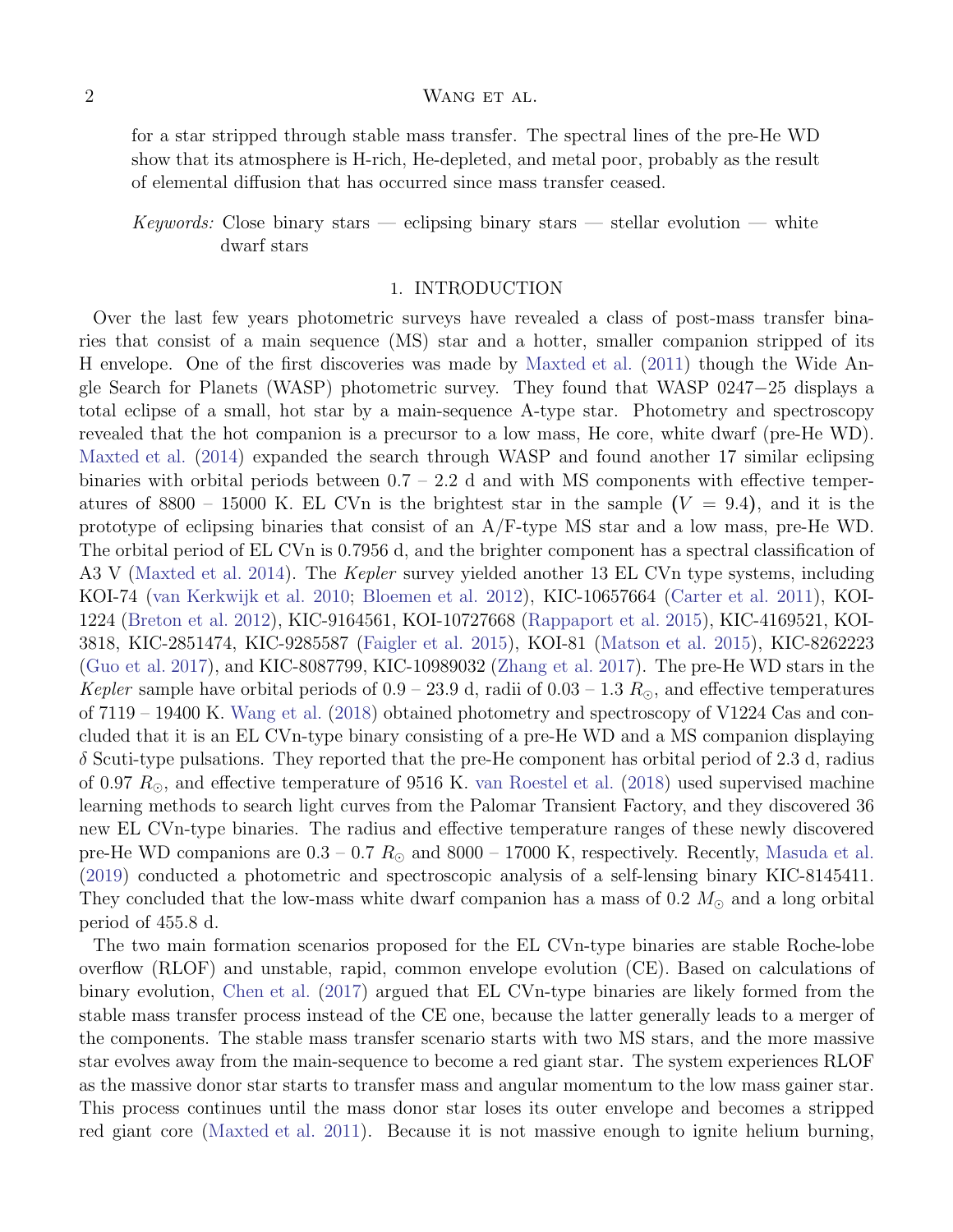#### PRE-HE WD IN EL CVN 3

the star undergoes H shell burning at nearly constant luminosity. After hydrogen consumption, the star will eventually fade to become a He-WD. [Chen et al.](#page-12-13) [\(2017](#page-12-13)) applied the MESA binary evolution sequences and performed a Monte Carlo simulation for binary population synthesis. They estimated that EL CVn-type binaries with orbital period  $P \leq 2.2$  d comprise a population of about  $2 - 5$  $\times 10^6$  in the Galaxy. The EL CVn-type binaries discovered thus far represent a small portion of the population in the local galactic environment, so a large fraction remain to be discovered in future photometric surveys. It is crucial to determine the physical properties of this type of binary system as tests to trace their evolutionary paths in the H-R diagram.

The challenge is to measure the spectral features of the pre-He WD directly in order to determine the orbital velocities and hence masses. Because the pre-He WD components are hotter, their spectral contribution will be larger in the ultraviolet part of the spectrum, and the only detection so far was made through UV spectroscopy of KOI-81 by [Matson et al.](#page-12-8) [\(2015\)](#page-12-8). Here we present such a UV study that has revealed the pre-He WD component in the prototype system EL CVn. We describe different sets of observations and their reduction procedures in Section 2, and analyses of the orbital radial velocity and light curves are presented in Sections 3 and 4, respectively. The orbital elements and masses are reviewed in Section 5, and the physical parameters derived from Doppler tomography reconstructions of the component spectra are discussed in Section 6. We consider the current evolutionary stage of the binary in Section 7, and summarize our findings in Section 8.

## 2. OBSERVATIONS AND DATA REDUCTION

We used three sets of observations to investigate the stellar features of EL CVn. These include far-UV (FUV) spectroscopic obervations from the Hubble Space Telescope  $(HST)$ , optical spectra from the Apache Point Observatory  $(APO)$ , and optical light curves from the Roque de los Muchachos Observatory at La Palma. Details of each data set follow.

## 2.1. FUV HST/COS spectroscopy

We obtained the FUV spectra with *HST* using the Cosmic Origins Spectrograph (COS; [Green et al.](#page-12-14) [2012](#page-12-14)). The spectra were made with the G160M grating that records the wavelength range 1405 – 1775 A with a resolving power of  $16000 - 21000$ . The spectrum is imaged onto two detector segments, B and A, with a gap of 21 Å between them. Four visits were executed between 2016 November 25 and December 1, and two observations were obtained each visit for central wavelengths of 1577 A and 1600 A. Each observation contained four sub-exposures with a total exposure time of 612 seconds. The FUV spectra were reduced and the observed flux and wavelength were calibrated using the standard COS pipeline from [Fischer](#page-12-15) [\(2019\)](#page-12-15). We used the IDL program coadd x1d.pro from [Danforth et al.](#page-12-16) [\(2010](#page-12-16)) to combine the four sub-exposures of every observation into a single spectrum in the barycentric frame. These spectra were subsequently transformed onto a uniform wavelength grid in log  $\lambda$  steps equivalent to 9.37 km s<sup>-1</sup> pixel<sup>-1</sup> and 7.89 km s<sup>-1</sup> pixel<sup>-1</sup> for segments B and A, respectively. We did not attempt to remove any weak interstellar medium lines from the spectra. We formed matrices of all eight spectra (as functions of wavelength and time of observation) as separate data structures for the short wavelength (B) and long wavelength (A) ranges. We kept two versions of the spectra. The first set was rectified to a unit continuum by division of a spline fit of the relatively line-free regions. These rectified spectra were used to compute the radial velocities (Section 3). The second set was saved as absolute flux spectra, and these were used for reconstruction of the individual components and fitting the composite spectral energy distribution (Section 6).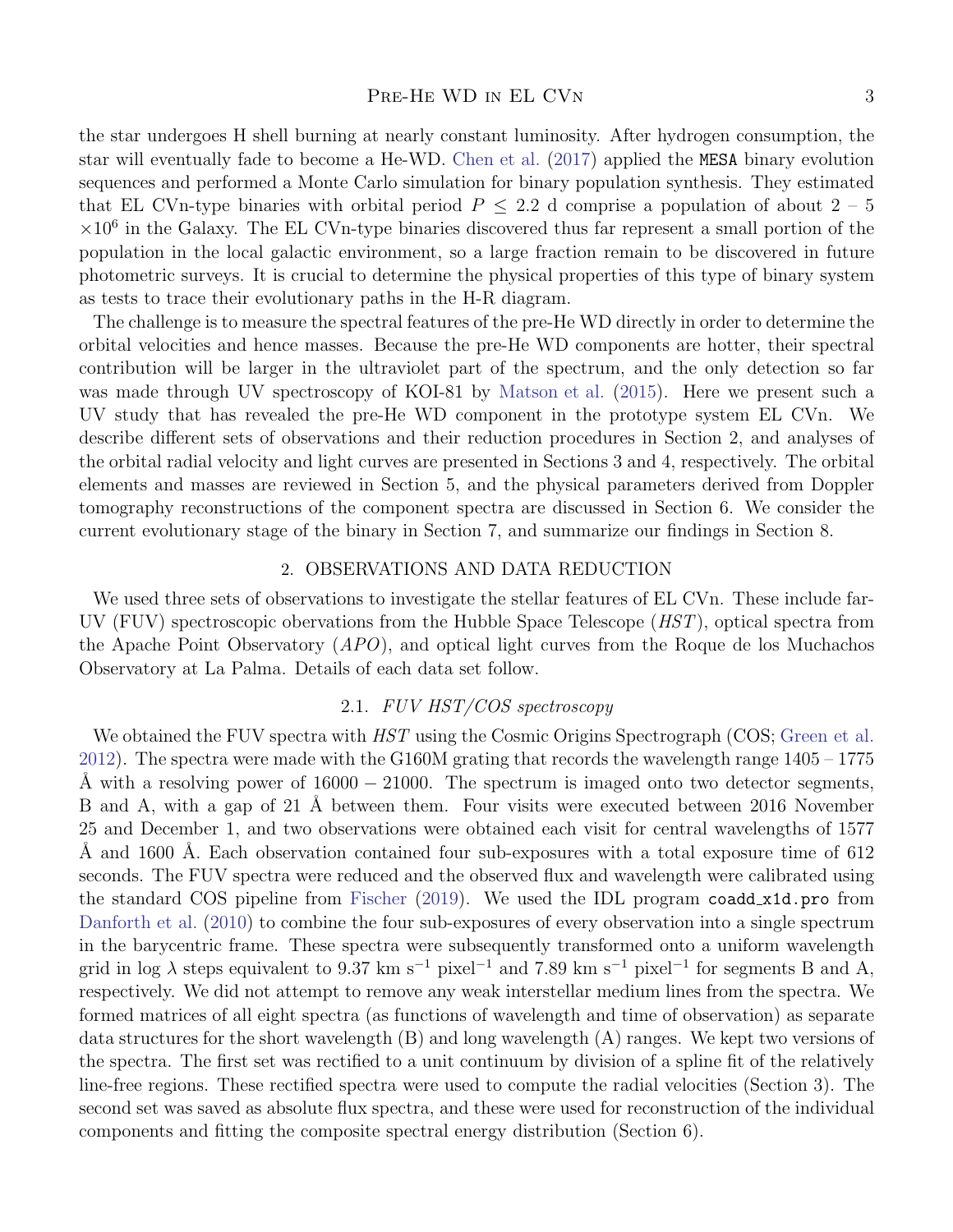## 2.2. Optical APO/ARCES spectroscopy

We obtained eight optical spectra with the  $APO$  3.5 m telescope and  $ARC$  Echelle Spectrograph (ARCES). These were made between 2017 February 16 and 2018 April 4. The ARCES instrument records the spectrum over the wavelength range of  $3200 - 10000$  Å on a  $2048 \times 2048$  SITe CCD [\(Wang et al. 2003](#page-13-1)). These data have a spectral resolving power of  $R \sim 31500$ . We reduced the spectra following the standard IRAF procedures including cosmic ray removal, bias subtraction, flatfielding, aperture extraction and normalization, scattered light correction, wavelength calibration line identification, dispersion correction, and heliocentric correction. We transformed the spectra from each echelle order onto a logarithmic wavelength grid with step size of 3.92 km s<sup>-1</sup> per pixel. We adopted the technique from [Kolbas et al.](#page-12-17) [\(2015](#page-12-17)) to remove the residuals of the blaze function appearing in the spectra. The final spectra were rectified to a unit continuum and collected into a flux matrix as a function of wavelength and time of observation.

## 2.3. Optical PT5M light curves

We obtained two optical light curves (LCs) from the 0.5 m robotic telescope ( $pt5m$ ) located on the roof of the 4.2-m William Herschel Telescope building at the Roque de los Muchachos Observatory, La Palma [\(Hardy et al. 2015](#page-12-18)). The CCD has format of  $2184 \times 1472$  pixels with a plate scale of 0.28 arcsec per pixel. The observations were made on the nights of 2013 May 5 and 15 using a Johnson I-band filter, and each observation lasted for a duration of about 4 hours with individual exposure times of 20 sec and 5 sec of dead time between each exposure. These measurements recorded both of the mutual eclipses of the components. The  $pt5m$  data were reduced using the ULTRACAM pipeline software [\(Dhillon et al. 2007](#page-12-19)). The science frames were bias and dark subtracted, and then divided by a flat field obtained from images of a blank region of the twilight sky. Aperture photometry was then used to determine the total counts from the target and comparison stars, with the sky level estimated from an annulus surrounding each target aperture. The final result is a time series of relative magnitude as a function of heliocentric Julian date. The typical uncertainty on an individual measurement is 0.005 mag.

#### 3. RADIAL VELOCITY MEASUREMENTS

Based upon preliminary temperature estimates of the stars from [Maxted et al.](#page-12-1) [\(2014](#page-12-1)), we expected that the short wavelength segment of the HST/COS spectra would be dominated by the flux of the hotter pre-He WD, and indeed we found that the spectral lines in that region resembled those of a late B-type star. On the other hand, the flux in the long wavelength segment of the HST/COS spectra is progressively more dominated by the light of the A-star. Consequently, we measured radial velocities for the pre-He WD star using only the short wavelength segment and those for the A-star using only the long wavelength segment.

We calculated the radial velocities using a cross-correlation function (CCF) algorithm described by [Wang et al.](#page-13-2) [\(2017](#page-13-2)). We constructed individual model template spectra of both components using the UVBLUE grid of model fluxes that is based on Kurucz radiative transfer codes ATLAS9 and SYNTHE (Rodríguez-Merino et al. 2005). We adopted preliminary parameters of  $T_{\text{eff}} = 8250$  K and 12000 K and  $\log g = 4.0$  and 4.8 for the model spectra of the A-star and pre-He WD star, respectively. These model spectra are based upon solar abundances and a microturbulent velocity of 2 km s<sup>-1</sup>. The model templates were rectified to a unit continuum in the same way as the  $HST/\text{COS}$ spectra, transformed onto the same log  $\lambda$  wavelength grid, and smoothed according to the observed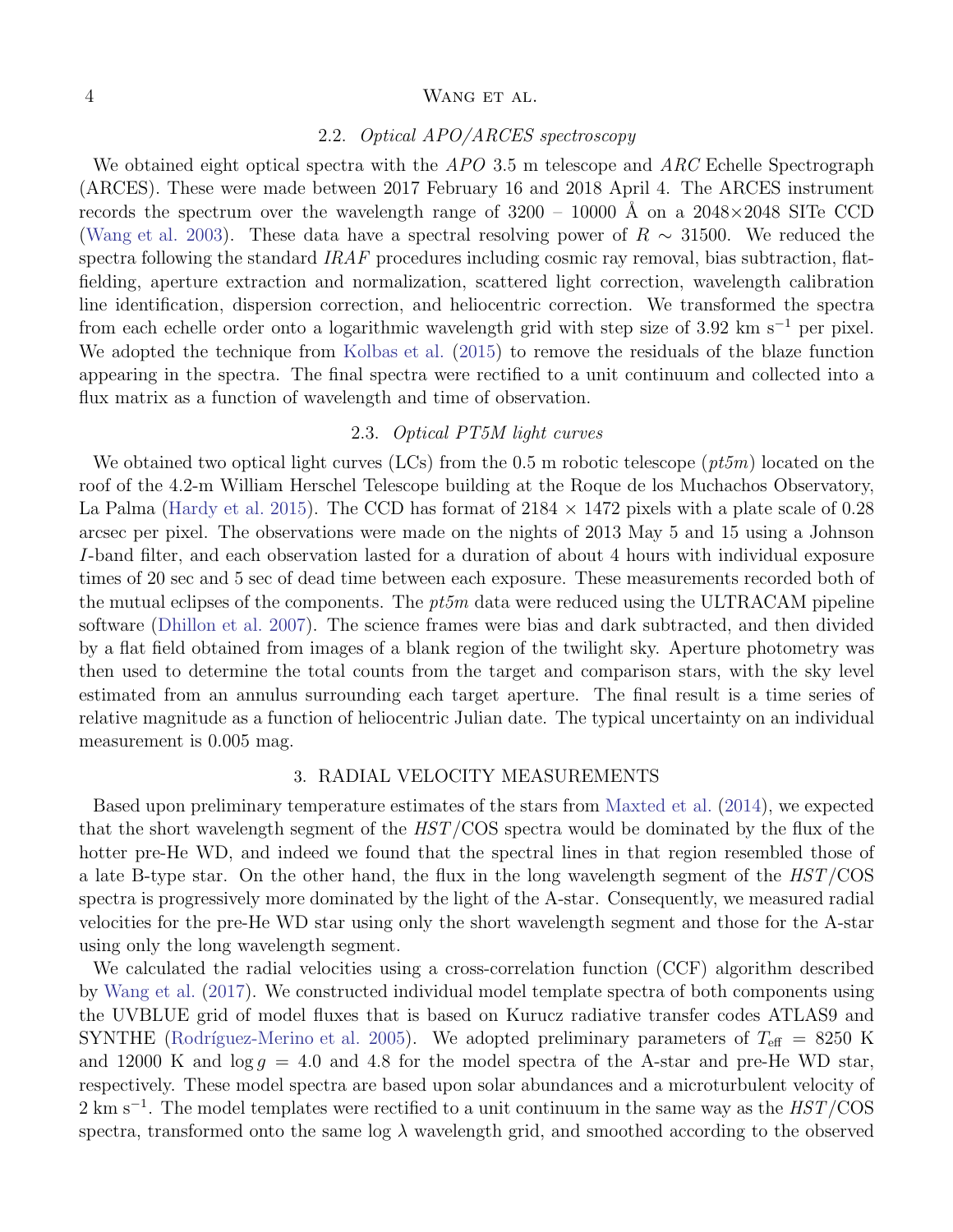instrumental broadening. We then cross-correlated each observed spectrum of EL CVn with the model template spectrum, restricting the calculation to  $1646 - 1743$  Å and  $1429 - 1502$  Å for the A-star and pre-He WD star spectra, respectively. We measured the Doppler shifts of each stellar component from the location of the CCF maximum. The radial velocity uncertainties were calculated based upon the maximum likelihood method of [Zucker](#page-13-3) [\(2003](#page-13-3)), which depends upon the CCF peak height, second derivative at the peak location, and number of wavelength points included. The CCFs for each component for the spectrum observed on HJD 2457717.5985 are shown in Figure 1 as an example of the procedure. The radial velocity measurements  $V_r$  and their associated uncertainties  $\sigma$  are collected in Table 1.

We also measured the radial velocities of both components using the optical spectra from APO. We formed a model spectrum of the A-star using the library of theoretical stellar spectra BLUERED from [Bertone et al.](#page-12-21) [\(2008](#page-12-21)). We adopted the same parameters as adopted in the UV template spectra construction, and rectified and rebinned the spectrum in the same way as done with the ARCES spectra, and smoothed the model to the observed instrumental broadening. Most of the echelle orders contain very weak metallic lines or very broad H-Balmer lines that are difficult to measure. In the end, we restricted the CCF measurements for the A-star to two echelle orders that contained the strong Ca I  $\lambda$ 4226 and Mg II  $\lambda$ 4481 lines.

We inspected the ARCES spectra and found that the only obvious line feature associated with the pre-He WD star is the Mg II λ4481 profile that displays the Doppler shifted components of both stars. We measured the line centroid of the component of the pre-He WD star in only those spectra with large velocity shifts where it was cleanly separated from the line component of the A-star.

The radial velocities from  $HST/COS$  and  $APO/ARCES$  probably have systematic offsets because of the differences in spectral regions and measurement methods. Consequently, we made preliminary orbital velocity fits of each group separately in order to estimate any systematic offsets. We computed the circular orbital solution using the nonlinear, least-squares technique from [Morbey & Brosterhus](#page-12-22) [\(1974\)](#page-12-22) by fixing the orbital period P, epoch of inferior conjunction of the A-star  $T_0$  (equal to the epoch of the light curve deeper eclipse; see Section 5), and semiamplitude  $K$ , and then solving for the systemic velocity  $\gamma$  alone. These estimates of systemic velocity are collected in Table 2 that includes a fit of 15 radial velocity measurements of the A-star from [Maxted et al.](#page-12-1) [\(2014](#page-12-1)). The difference of derived systemic velocity for the A-star from that for  $HST/COS$  led to offsets of  $\Delta\gamma = -0.35$ km s<sup>-1</sup> for the APO/ARCES measurements and  $\Delta \gamma = +11.43$  km s<sup>-1</sup> for the [Maxted et al.](#page-12-1) [\(2014](#page-12-1)) published measurements. Likewise, the difference of derived systemic velocity for the pre-He WD star from the  $APO/ARCES$  radial velocities led to an offset of  $\Delta\gamma = +2.93$  km s<sup>-1</sup> from the  $HST/COS$ measurements. These offsets were added to the APO/ARCES velocities to place them in the same reference frame as the HST/COS measurements, which have smaller radial velocity uncertainties (Table 1). Table 1 lists the component (P for the A-star and S for the pre-He WD star), HJD of mid-exposure, orbital phase (Section 5), offset-corrected radial velocity, its uncertainty, the observed minus calculated  $(O - C)$  residual, and the observation source.

The final circular orbital elements were derived with fixed  $P$  and  $T_0$  (Section 5) by fitting all the available data in the  $HST/\text{COS}$  reference frame. The derived values of K and  $\gamma$  are presented for both stars in Table 2 along with the mass products and projected semimajor axis. The final two rows give the standard deviations of the fits, which are comparable to the measurement uncertainties. The radial velocities and orbital velocity curves are shown in Figure 2. Note that the measured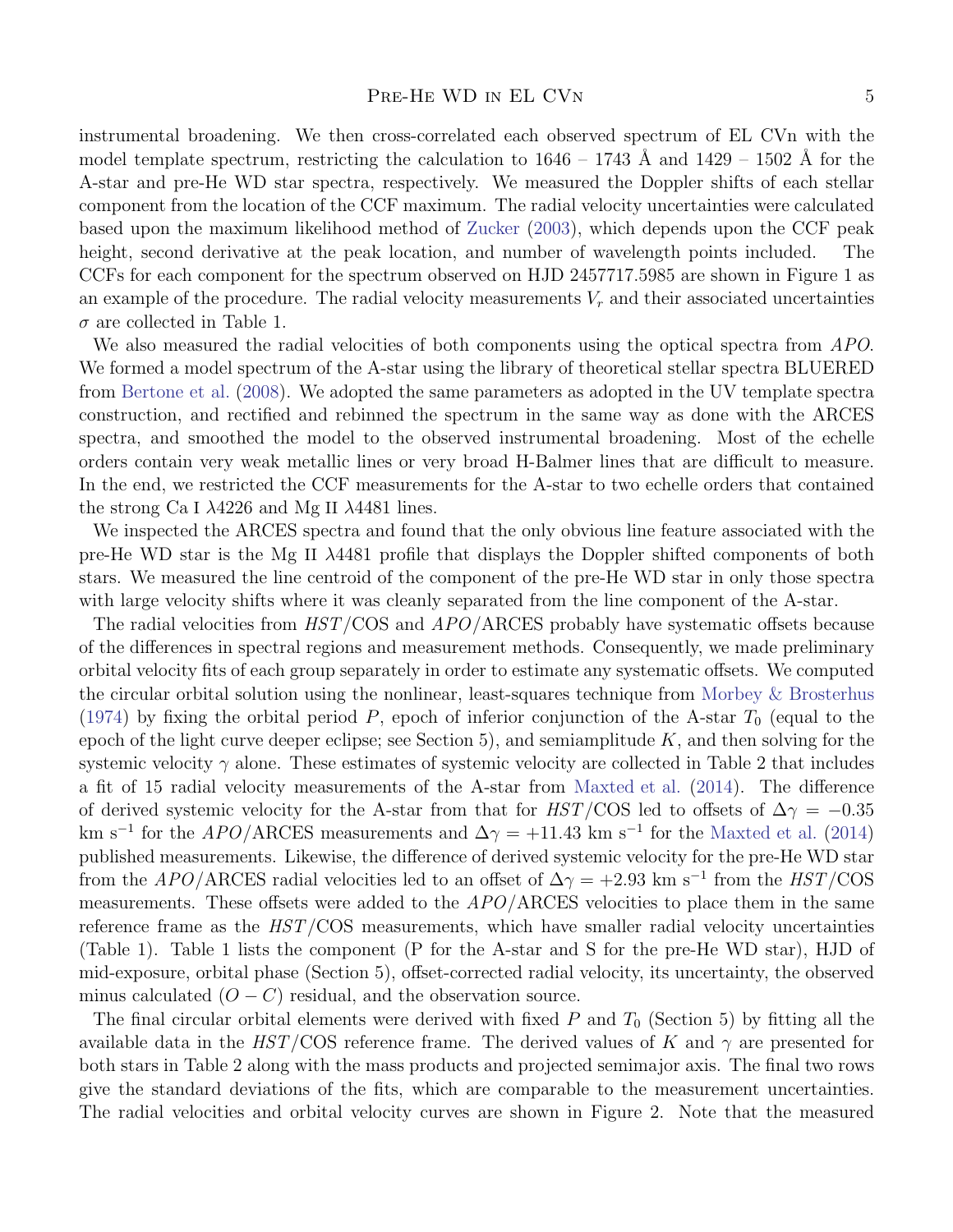semiamplitude of the A-star,  $K_1$ , was not corrected for the effects of irradiation by the pre-He WD, because any such effects are negligible given the low luminosity of the pre-He WD, the comparable temperatures of the stars, and the lack of evidence of irradiation in the light curve [\(Maxted et al.](#page-12-1) [2014](#page-12-1)). We also derived the eccentric orbital elements from the radial velocities using the eccentricity e and the longitude of periastron  $\omega$  estimated from the light curve (Section 4), and we noticed that the fitted semiamplitudes for both components were the same within errors between the circular and the eccentric orbital fits. Consequently, we report in Table 2 only the results from the adopted circular fit.

## 4. LIGHT CURVE FIT

[Maxted et al.](#page-12-1) [\(2014](#page-12-1)) performed a light curve analysis of EL CVn photometry from the WASP survey, and they reported orbital parameters from fits with the JKTEBOP modeling code. We applied the ELC (Eclipsing Light Curve) code from [Orosz & Hauschildt](#page-12-23) [\(2000\)](#page-12-23) to make fits of the two eclipse observations made on 2013 May 5 and 2013 May 15 from the  $pt5m$  telescope (Section 2.3) that are illustrated in Figure 3. This photometry covers only the eclipse phases, so we are missing the phases between eclipses that show evidence of the tidal deformation of the A-star (see Fig. A1 in [Maxted et al. 2014](#page-12-1)). On the other hand, the  $pt5m$  photometry has approximately nine times faster cadence than the WASP photometry, so the new results are useful for a re-analysis of fitting parameters sensitive to details of the eclipses.

We set most of the fitting parameters at the outset based upon the spectroscopic results including the semiamplitudes, mass ratio, and orbital period (Table 2). We explored solutions for a range of stellar temperature, but in the end we set the temperatures to the averages from spectroscopy (Table 4) that differed insignificantly from the optimal fits. These temperatures (and gravities) then set the adopted specific intensities in the I-band from model atmospheres [\(Orosz & Hauschildt](#page-12-23) [2000](#page-12-23)). Two other parameters were fixed at values determined by the WASP light curve fits by [Maxted et al.](#page-12-1) [\(2014](#page-12-1)), because tests showed that they produced optimal fits. These parameters are the A-star fractional radius,  $R_1/a = 0.346 \pm 0.012$ , and the orbital inclination,  $i = 80^\circ 3 \pm 1^\circ 8$ . We then solved for four other parameters that each change the light curve in a different way, so that we could find a  $\chi^2$  minimum in each case that led to a unique best fit. The first parameter is  $T_{conj}$ , the epoch of A-star inferior conjunction (equal to the mid-point of the deeper eclipse), and the result is listed in Table 3. We noticed that the two eclipses are not exactly separated by half the orbital period, which indicates that the orbit has a non-zero eccentricity. We thus used the phase difference between eclipses (sensitive to  $e \cos \omega$ ) and the difference in the eclipse durations (sensitive to  $e \sin \omega$ ) to optimize the fit (see appendices in [Matson et al. 2016\)](#page-12-24). The results are  $e \cos \omega = 0.0019 \pm 0.0005$ and  $e \sin \omega = -0.0149 \pm 0.0086$ . The durations of eclipse ingress and egress are sensitive to the fractional radius of the pre-He WD, and the fits yield an estimate of  $R_2/a = 0.0671 \pm 0.0006$ . The uncertainties in the parameters were set by the range where the normalized, reduced  $\chi^2_{\nu}$  increased to  $1 + 1/\nu$ , where  $\nu$  is the number of degrees of freedom. For our purposes, we used  $\nu = N_{\text{eff}} - 1$ , where  $N_{\text{eff}} = 252$  is the number of measurements in the ingress and egress parts of the light curve that are critical for these specific parameters. The uncertainty in the fractional radius  $R_2/a$  includes a systematic factor for the finite exposure time.

The final ELC model light curve based on these optimized parameters is shown in Figure 3. The derived parameters are the same within errors as those found by [Maxted et al.](#page-12-1) [\(2014\)](#page-12-1), and the residuals from the fit are generally within the expected scatter  $(\pm 3\sigma)$ . However, there is an asymmetric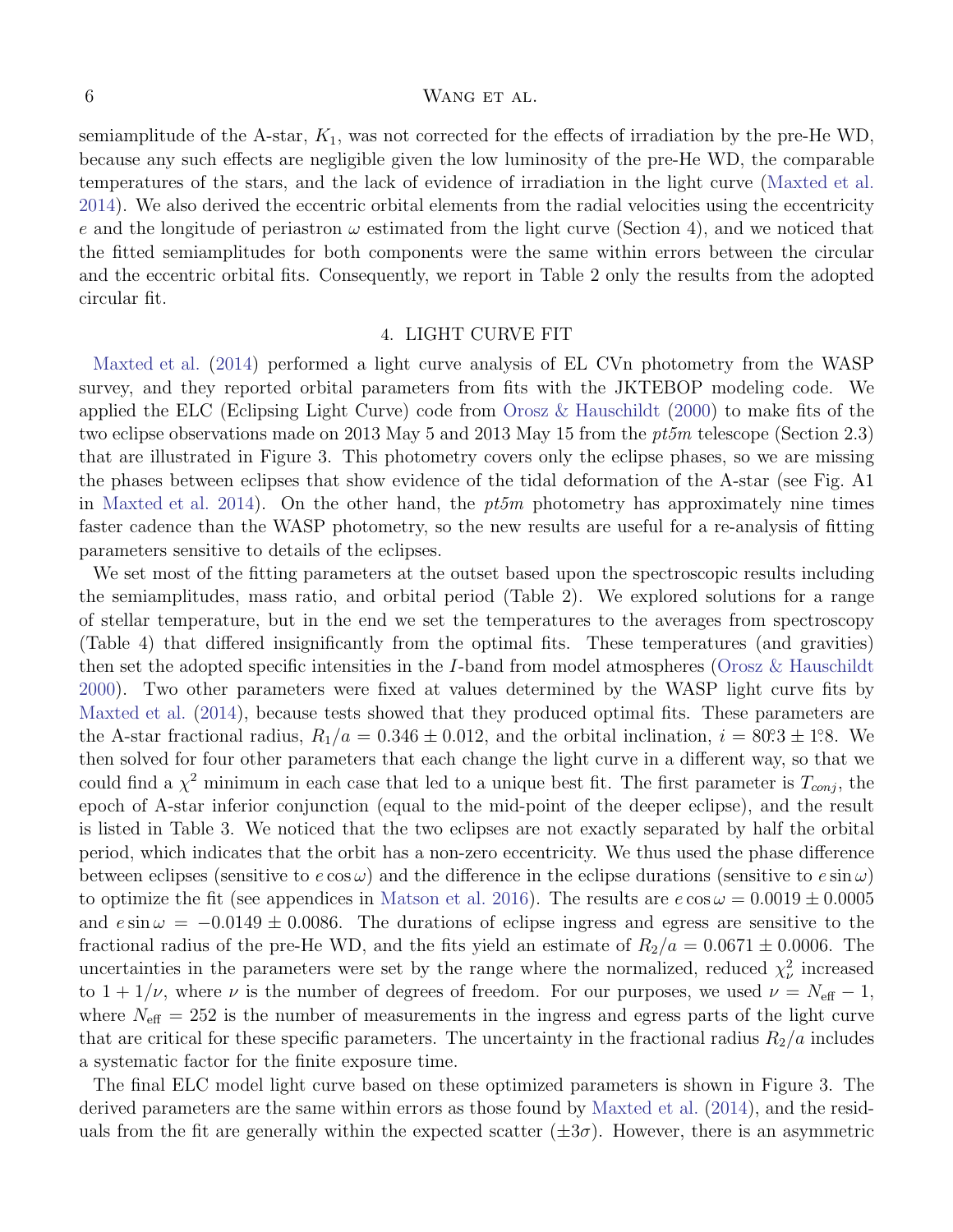#### PRE-HE WD IN EL CVN 7

feature in the secondary eclipse that appears slightly brighter than expected prior to minimum. The ELC model is axially symmetric, so such features cannot be fit without adding parameters for spatial features in the photosphere of the A-star. Additional photometry will be required to confirm this residual feature in the light curve.

#### 5. ORBITAL ELEMENTS, MASSES, AND RADII

We determined the orbital period by combining estimates of orbital epoch from published and our own values. For consistency, we define the zero phase as the epoch  $T_{conj}$  when the primary A-type star reaches inferior conjunction. This phase reference is adopted throughout this work. The different sources of orbital epoch are collected in Table 3 that includes photometry from *Hipparcos* [\(Otero & Dubovsky 2004](#page-12-25)), WASP [\(Maxted et al. 2014\)](#page-12-1), and  $pt5m$  (Section 4). We also include estimates from fits of subsets of the radial velocity measurements including those for the A-star from McDonald Observatory spectra [\(Maxted et al. 2014\)](#page-12-1) and from HST/COS and APO/ARCES spectra (Section 3) plus those for the pre-He WD from  $HST/COS$  and  $APO/AREES$  (Section 3). We calculated the number of orbits elapsed relative to  $T_{conj}$  from the pt5m photometry (column 3 of Table 3), and then we made a least-squares, linear fit of epoch as a function of orbit number (see Fig. 4). The derived slope and intercept yield the orbital period and global epoch, respectively (given in the first two rows of Table 2). The observed minus calculated  $(O-C)$  epoch times are listed in column 4 of Table 3, and these are generally comparable to the uncertainties in the individual determinations of epoch (larger for the radial velocity sets). We adopted these P and  $T_{coni}$  values in the final iteration of the radial velocity orbital fit given in Table 2.

The inclination-dependent quantities in Table 2 are transformed to binary parameters by the adopting the orbital inclination  $i = 80^\circ 3 \pm 1^\circ 8$  derived from the fit of the light curve by [Maxted et al.](#page-12-1) [\(2014](#page-12-1)). Table 4 lists estimates for the semimajor axis a and the individual masses  $M_1$  and  $M_2$ . Next, the fractional radii from the light curve fits  $(R_1/a$  from [Maxted et al. 2014](#page-12-1);  $R_2/a$  from Section 4) are multiplied by a to find the physical radii  $R_1$  and  $R_2$ . We find that both stars are well within their Roche radii, 2.4  $R_{\odot}$  and 0.9  $R_{\odot}$  for the A-star and pre-He WD, respectively, despite the small dimensions of the orbit. Table 4 also lists the gravitational acceleration  $\log q$  derived from M and R. Finally, we estimate the stellar angular diameters  $\theta$  from the ratio of the radius and distance, which is given as  $264.4 \pm 2.5$  pc from the Gaia DR2 results [\(Bailer-Jones et al. 2018\)](#page-12-26). We will use these  $\theta$ estimates in the next section to help estimate the stellar effective temperatures.

## 6. COMPONENT RECONSTRUCTED SPECTRA AND PHYSICAL PROPERTIES

The new  $HST/COS$  spectra contain a number of features that are important diagnostics of stellar temperature and other physical parameters. Here we examine both the combined and individual spectra (from a Doppler tomography reconstruction) to derive estimates of the effective temperatures and projected rotational velocities and to investigate the properties of the line spectrum of the pre-He WD.

## 6.1. Effective Temperatures

We begin by considering the temperatures implied by the absolute fluxes. Figure 5 shows the HST/COS spectrum from the first visit together with model spectra for both components (discussed below) rebinned to a lower resolution of  $R = 500$ . The pre-He WD dominates the flux distribution at the low wavelength end, while the A-star becomes stronger beyond 1700 Å. The observed absolute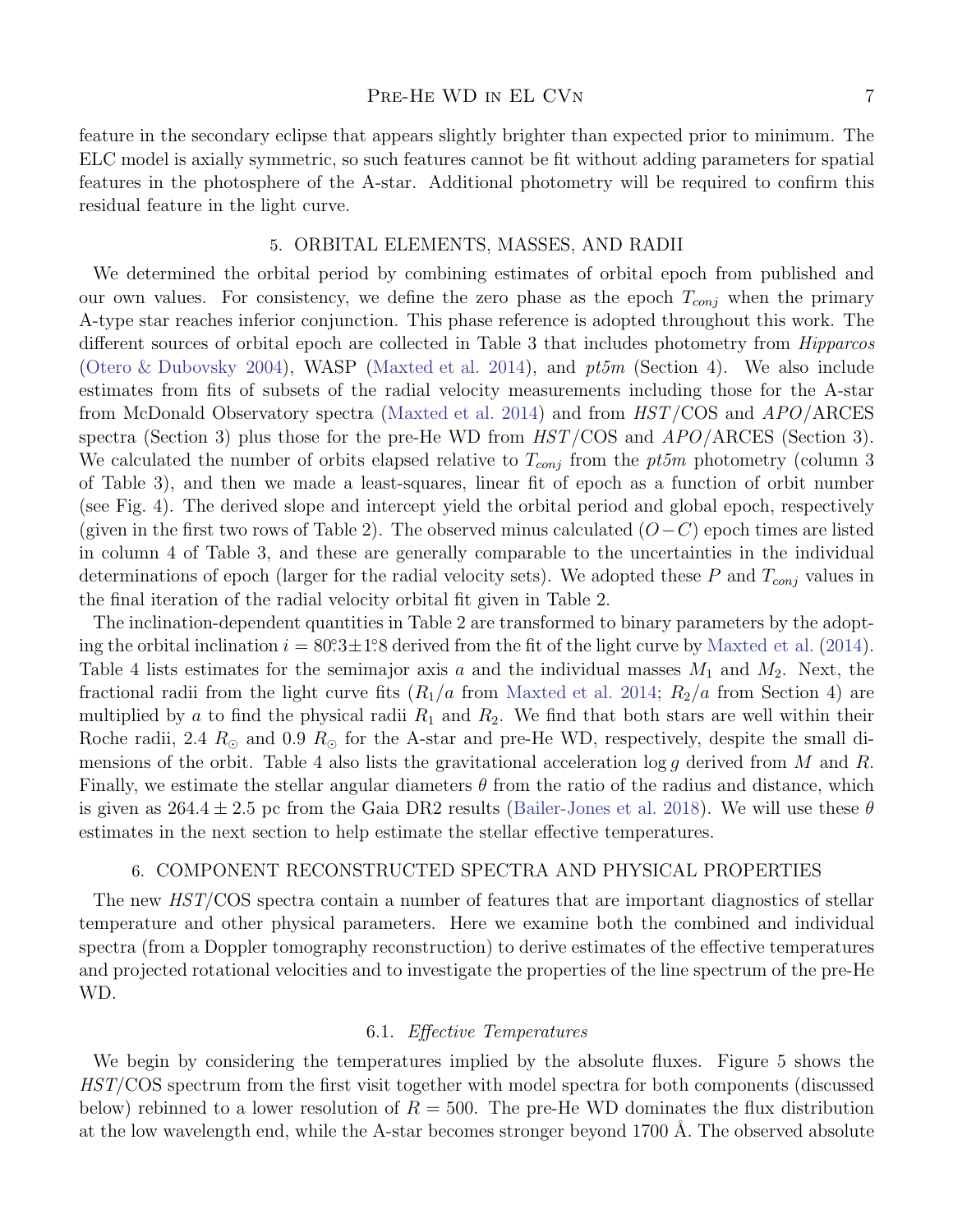flux  $f_{\lambda}$  is related to the emitted flux  $F_{\lambda}$  by

$$
f_{\lambda} = \left(\frac{R}{d}\right)^2 F_{\lambda} 10^{-0.4A_{\lambda}} = \frac{1}{4} \theta^2 F_{\lambda} 10^{-0.4A_{\lambda}}
$$
 (1)

where  $\theta$  is the angular diameter and  $A_{\lambda}$  is the extinction. In the case at hand, we estimated  $\theta$  from the physical radii and the distance from Gaia DR2 (Table 4). We adopted the extinction curve from [Fitzpatrick](#page-12-27) [\(1999\)](#page-12-27) and  $E(B-V) = 0.06$  mag and  $A_V/E(B-V) = 3.26$  from [Gontcharov & Mosenkov](#page-12-28) [\(2018\)](#page-12-28) to determine the wavelength dependent extinction  $A_{\lambda}$ . Then the observed fluxes can be directly related to the emitted fluxes that are primarily dependent on the effective temperature  $T_{\text{eff}}$ . We first created a least-squares fitting procedure that finds the best-fit angular diameters as a function of assumed temperatures based upon model spectra from the UVBLUE grid (Rodríguez-Merino et al. [2005](#page-12-20)), and then we used this procedure in an iterative scheme to find the temperatures associated with the estimated angular diameters given in Table 4. We adopted model spectra for the gravities listed in Table 4 and for metallicities of  $[M/H] = -0.5$  and 0.0 for the pre-He WD and A-star, respectively (see below), but the results were relatively insensitive to metallicity. The temperature estimates from the absolute flux and angular diameter are listed as  $T_{\text{eff}}(\theta)$  in Table 4, and the corresponding model spectral fit is shown in Figure 5. The quoted errors are based upon uncertainties in the  $HST/COS$ flux calibration, stellar radii, and distance, but the largest factor is the assumed extinction. For example, [Maxted et al.](#page-12-1) [\(2014](#page-12-1)) adopted a lower reddening of  $E(B - V) = 0.02$ , and fits using this reddening led to temperatures that were lower by approximately the errors given for  $T_{\text{eff}}(\theta)$  in Table 4.

The next estimate of the pre-He WD temperature comes from a comparison of the details of line spectrum. We reconstructed the individual component spectra of EL CVn using the Doppler tomography technique described by [Bagnuolo et al.](#page-12-29) [\(1994\)](#page-12-29). This method assigns a radial velocity to each spectrum from the adopted orbital elements (Table 2) and uses initial flux estimates based upon reddened UVBLUE models. The routine then uses an iterative correction scheme to find the individual spectra of the A-star and pre-He WD. The tomography algorithm is very sensitive to the details of the line spectra, but less so to the shape of the continuum. Consequently, at the conclusion of the iterations we fit a fourth-order polynomial to the ratio of the high resolution versions of the reconstructed spectra to the model spectra, and then divided by this fit to facilitate a direct comparison of the line features in the reconstructed and model spectra. We repeated this comparison over a grid of temperature values and for the low and high wavelength segments separately, and a best-fit temperature  $T_{\text{eff}}$  (spectrum) was found from the minimum position of the  $\chi^2_{\nu}$  residuals between the reconstructed and model spectra. The results of these trials are reported in Table 5. We found that the solar abundance models  $[M/H] = 0.0$  predicted lines that were systematically too deep compared to those in the observed spectrum, and this led to a temperature that was much hotter than expected. We subsequently experimented with some of the lower metallicity models in the UVBLUE grid, and the best results in both wavelength segments were obtained with  $[M/H] = -0.5$ (Table 5). The average temperature from the fits in both UV segments is listed in Table 4 as  $T_{\text{eff}}$  (spectrum). This estimate of the pre-He WD temperature agrees within errors with both that from the angular diameter method  $T_{\text{eff}}(\theta)$  and that from the composite fit of the spectral energy distribution made by [Maxted et al.](#page-12-1) [\(2014](#page-12-1)) of  $T_{\text{eff}} = 12000 \pm 900$  K. The reconstructed and model spectra of the pre-He WD for our derived  $T_{\text{eff}}$  (spectrum) are plotted in the panels of Figures 6 and 7.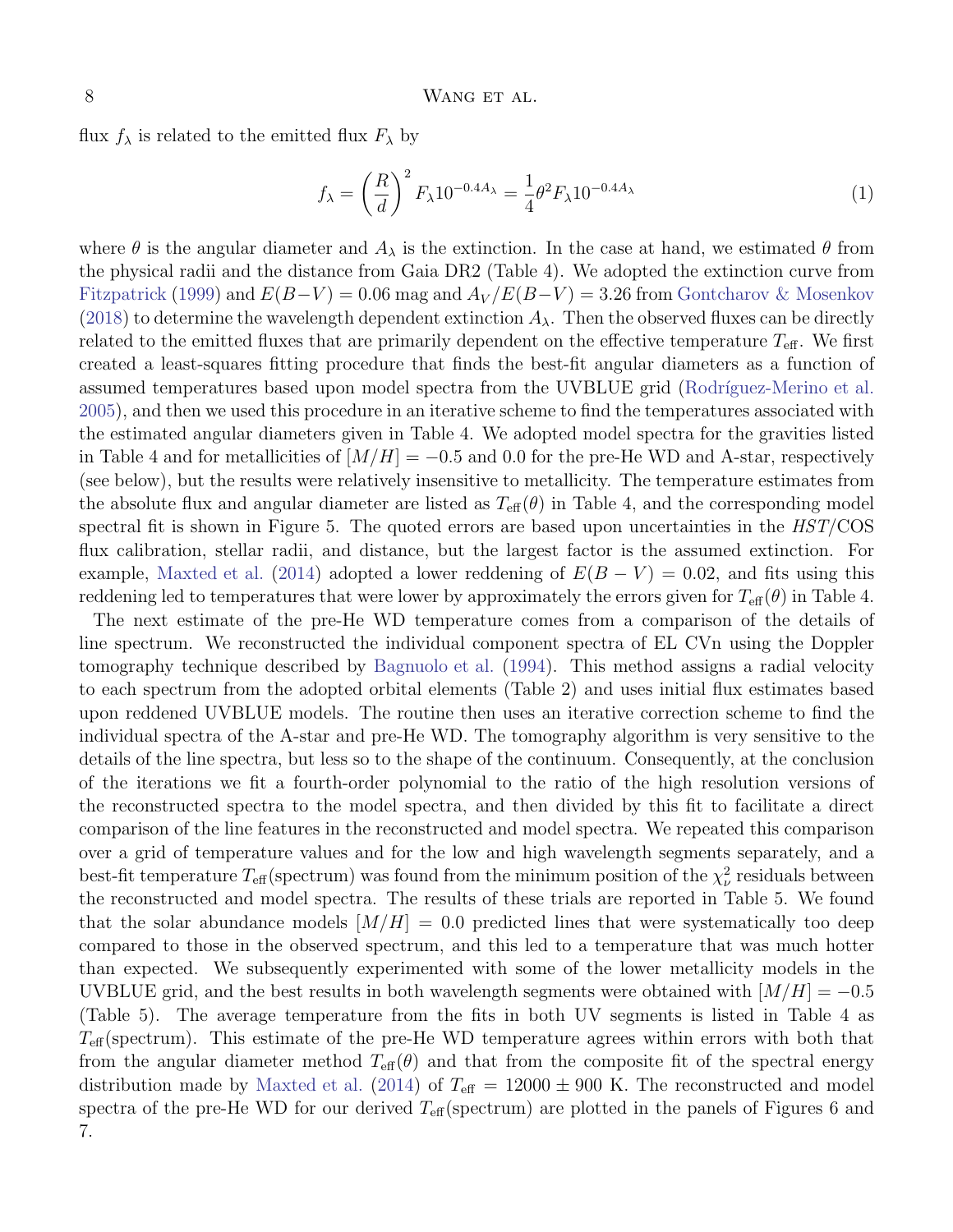#### PRE-HE WD IN EL CVN 9

The absorption line patterns of the A-star spectrum in the HST/COS long wavelength segment were harder to match in detail as a temperature diagnostic. However, the shape of the spectral energy distribution and the wavelength where significant flux first appears are very sensitive to the assumed temperature. Consequently, we made comparisons of low resolution versions of the reconstructed and model spectra in the long wavelength segment to explore the variation with temperature. The comparison was made over a grid of assumed temperature to find the solution with the lowest  $\chi^2_{\nu}$ , and these best-fit estimates of  $T_{\text{eff}}$ (spectrum) are given in the lower part of Table 5. Although sub-solar metallicity models made better fits, we adopted the solar metallicity temperature for the A-star because the lower temperatures associated with lower metallicities yield temperature ratios  $T_2/T_1$  that are inconsistent with fits of the eclipse depths in the light curve (Section 4). The derived estimate of  $T_{\text{eff}}$ (spectrum) (Table 4) agrees within errors with estimates from the angular size method and from [Maxted et al.](#page-12-1) [\(2014](#page-12-1)) of  $T_{\text{eff}} = 8250 \pm 350$  K. Figure 8 shows the reconstructed spectra of the A-star from the long wavelength segment. The A-star flux was too low and the resulting S/N too small in the short wavelength segment for reliable feature identification.

## 6.2. Projected Rotational Velocities

We estimated the rotational broadening velocity by creating grids of UVBLUE model spectra convolved with a rotational broadening function for projected rotational velocity  $V \sin i$  in range of 0 to 110 km s<sup>-1</sup> with an increment of 5 km s<sup>-1</sup>. The rotational broadening functions use a linear limb darkening law [\(Wade & Rucinski 1985](#page-12-30)) with wavelength-dependent coefficients based upon the stellar temperature and gravity. The broadened model spectra were compared with the reconstructed FUV spectra to form a distribution of reduced  $\chi^2_{\nu}$  as a function of V sin *i*. The result for the A-star is  $V \sin i = 64.4 \pm 1.1 \text{ km s}^{-1}$ . On the other hand, the reduced  $\chi^2_{\nu}$  of the fits for the pre-He WD spectrum indicated only an upper limit, i.e., the rotational broadening was unresolved in the HST/COS spectra.

We also applied the Doppler tomography algorithm to the optical  $APO/ARCES$  spectra to reconstruct the spectral components in a few of the echelle orders. The observed and model spectra were rectified through fits of the line-free continuum regions. Once again the radial velocities were taken from the orbital fit, but the flux ratio was fixed according to the radius ratio (Table 4) and the BLUERED model fluxes [\(Bertone et al. 2008](#page-12-21)) for the adopted temperatures, gravities, and metallicities. Figure 9 plots the reconstructed spectra in the vicinity of the Mg II  $\lambda$ 4481 feature. We estimated  $V \sin i$  for the optical spectra in two regions that contained a number of relatively sharp spectral lines. This was accomplished by forming the CCF of a rotationally broadened model spectrum with a  $V \sin i = 0$  model spectrum, and then deriving the relationship between the CCF full width at half maximum (FWHM) and assumed  $V \sin i$ . Interpolation in this function at the FHWM of the CCF of the reconstructed and zero velocity model spectra led to our estimate of  $V \sin i$ . We arrived at estimates for the A-type star of  $V \sin i = 64.3 \pm 1.8$  km s<sup>-1</sup> from Ca I  $\lambda$ 4226 region and V sin  $i = 68.1 \pm 2.2$  km s<sup>-1</sup> from the Mg II  $\lambda$ 4481 area. The final average of the HST/COS and  $APO/$  RCES measurements is a projected rotational velocity of  $V \sin i = 64.8 \pm 1.0 \text{ km s}^{-1}$ . Themodel A-star spectra shown in Figures  $8 - 11$  are based upon this value. Estimates of the predicted synchronous projected rotational velocities are given in the final row of Table 4, and it appears that the A-star is rotating at only  $\approx 71\%$  of the synchronous rate. This is unusual but not unprecented among short period binaries [\(Lurie et al. 2017](#page-12-31)).

6.3. Pre-He WD Features in the Optical Spectrum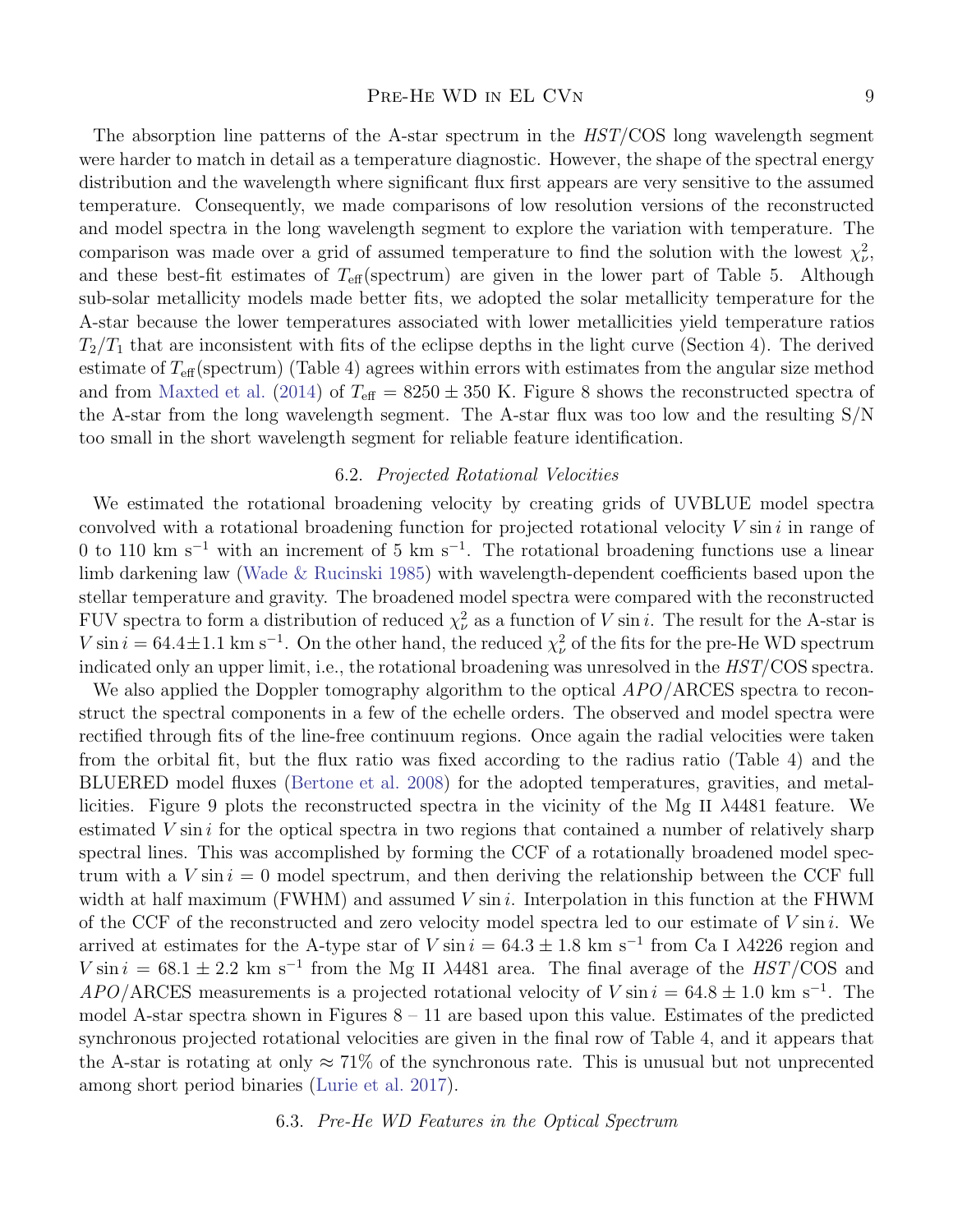Our initial inspection of  $APO/ARCES$  spectra revealed only a single feature, Mg II  $\lambda$ 4481, that could be reliably associated with the pre-He WD. Nevertheless, we used the Doppler tomography reconstructed spectra to search for other pre-He WD lines in the echelle orders recording Mg II λ4481, Hβ λ4861, and Hα λ6563. We adopted flux ratios using radii and model surface fluxes (for  $T_{\text{eff}}(\text{spectrum})$ ) based on the results in Table 4  $(f_2/f_1 = 0.11, 0.10, \text{ and } 0.08$  for the three feature wavelengths, respectively). The reconstructed spectra show a low frequency variation in the continuum placement, and we relied upon forming ratios with the model spectra to rectify the reconstructed spectra for comparison purposes. The reconstructed optical spectra and corresponding models are shown in Figures 9 - 11, and we were gratified that this process revealed the presence of the H $\beta$  and H $\alpha$  lines of the pre-He WD. The H $\alpha$  feature of the pre-He WD shows a narrow core that is often observed in DA white dwarfs and results from non-LTE effects in the upper atmosphere [\(Koester & Herrero 1988\)](#page-12-32) that are not treated in the LTE models we used.

## 7. EVOLUTIONARY STATE OF EL CVN

[Chen et al.](#page-12-13) [\(2017\)](#page-12-13) investigated the formation of EL CVn-type binaries using evolutionary tracks from the Modules for Experiments in Stellar Astrophysics (MESA). They assume that these systems are Population I binaries that experienced non-conservative, stable mass transfer when the mass donor entered the red giant stage. They find that the most common pre-He WDs have masses within  $0.17 - 0.21$   $M_{\odot}$  and have companions in the mass range  $1.3 - 1.5$   $M_{\odot}$ . The components of EL CVn have masses that fall within these ranges. Mass transfer during the red giant stage will depend on the radius of the envelope and thus on the core mass. Models by [Lin et al.](#page-12-33) [\(2011](#page-12-33)), [Istrate et al.](#page-12-34) [\(2016\)](#page-12-34), and others predict that following envelope loss, there will be a close relationship between the mass of the remnant core and the orbital period. The fact that the pre-He WD mass and orbital period of EL CVn agree well with these predictions (e.g., Fig. 19 in [Istrate et al. 2016](#page-12-34) and Fig. 6 in [van Roestel et al. 2018](#page-12-11)) offers indirect evidence that it formed through mass transfer during the red giant stage of the progenitor.

Following the completion of mass transfer, the stripped cores may have a thick hydrogen envelope that can continue to power nuclear burning. [Althaus et al.](#page-12-35) [\(2013](#page-12-35)) used the stellar evolutionary code LPCODE to generate evolutionary tracks of extremely low mass WDs with He cores in the mass range of  $0.15 - 0.45M_{\odot}$ . They show that the stars may experience intermittent H-burning as CNO shell flashes that will change their evolutionary trajectory in the  $(T_{\text{eff}}, g)$  plane. [van Roestel et al.](#page-12-11) [\(2018](#page-12-11)) compared these evolutionary sequences to the properties of 36 EL CVn-type binaries discovered through the Palomar Transient Factory, and the observationally determined masses and temperatures are in broad agreement with the models. Similar evolutionary sequences of extremely low mass WDs were investigated by [Calcaferro et al.](#page-12-36) [\(2018](#page-12-36)), who focused on remnants with thinner H-envelopes. They find that a thinner envelope yields remnants with higher gravities and shorter cooling times. The derived gravity of the pre-He WD in EL CVn is much lower than found from their calculations, so instead the pre-He WD in EL CVn probably has a thick H-envelope as suggested by [Maxted et al.](#page-12-1) [\(2014\)](#page-12-1).

In Figure 12, we show the evolutionary sequences from [Althaus et al.](#page-12-35) [\(2013\)](#page-12-35) in the  $(T_{\text{eff}}, R)$  plane for several assumed masses. We also plot these parameters for the pre-He WD in EL CVn. We see that the observed temperature and radius correspond to a mass track for an object of  $0.187M_{\odot}$  or about  $6\%$  (3 $\sigma$ ) more massive than we find. This suggests that the pre-He WD is somewhat overluminous for its mass in the context of these evolutionary tracks. [Istrate et al.](#page-12-34) [\(2016](#page-12-34)) calculated similar cooling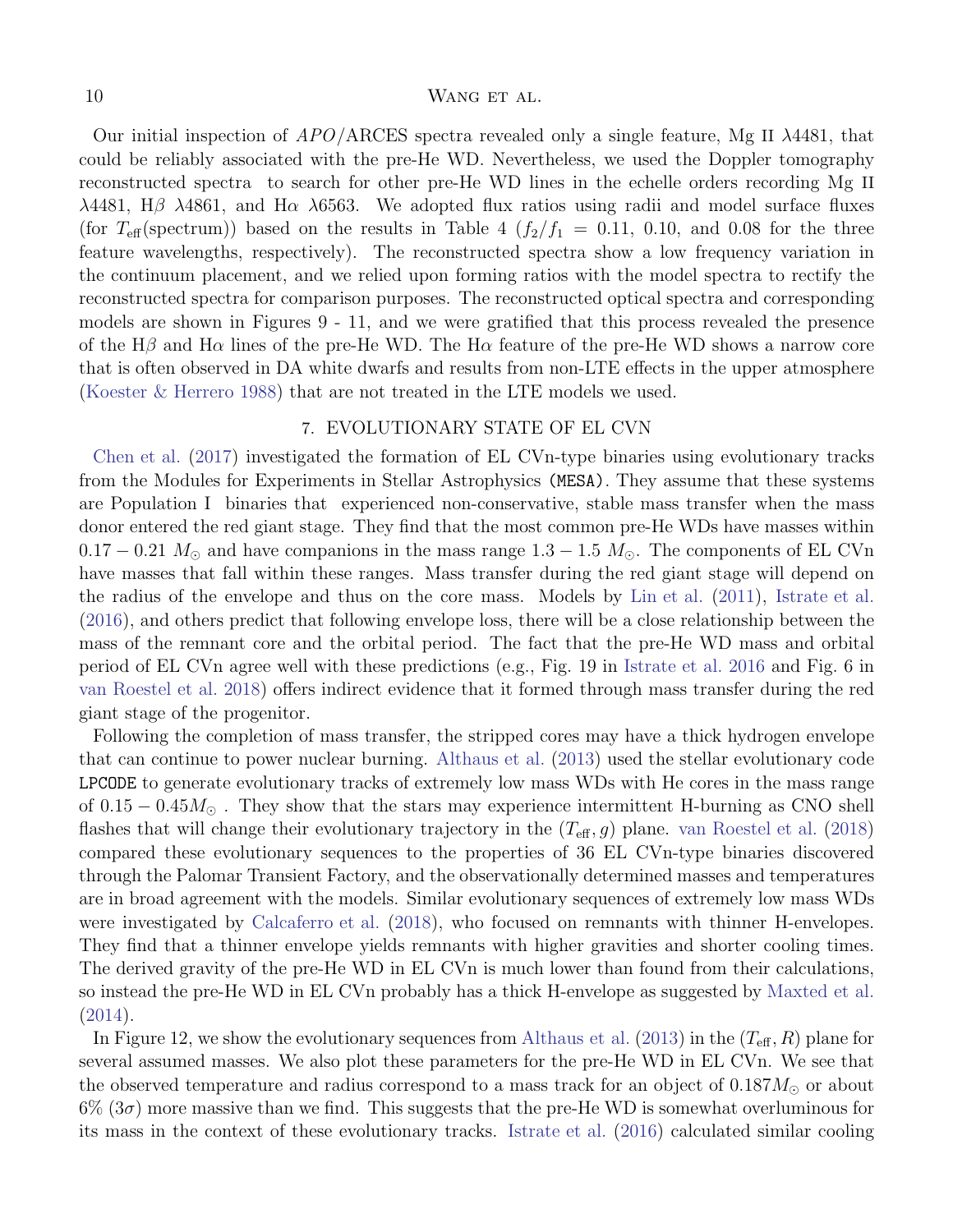tracks for several assumptions about atmospheric elemental diffusion and rotational mixing, and their tracks have cooler temperatures than those of [Althaus et al.](#page-12-35) [\(2013\)](#page-12-35) for masses below  $0.2M_{\odot}$ . The observed  $(T_{\text{eff}}, R)$  of the pre-He WD corresponds to a mass of 0.199 $M_{\odot}$  in the  $Z = 0.02$ , diffusion plus rotation models of [Istrate et al.](#page-12-34) [\(2016](#page-12-34)), indicating an even greater over-luminosity with respect to these models.

The evolutionary models indicate that a relatively long time span has elapsed since the conclusion of Roche lobe overflow, and this means that the pre-He WD has had sufficient time for elemental diffusion processes to occur [\(Istrate et al. 2016](#page-12-34)). We found that the metal lines of the pre-He WD indicate a sub-solar metallicity that could be the result of such processes. Furthermore, an inspection of the  $HST/COS$  reconstructed spectrum of the pre-He WD indicates a number of differences from the predictions of the UVBLUE model for a metallicity of  $[M/H] = -0.5$ . Several lines are much stronger than predicted (Si II  $\lambda\lambda$ 1526.7, 1533.4; Al II  $\lambda$ 1670.8), while others are weaker or absent (P II  $\lambda\lambda$ 1542.9, 1535.9, 1536.4, 1542.3, 1543.1, 1543.6; C I λλ1459.0, 1463.3, 1467.4, 1470.1, 1481.8, 1656.3, 1657.0, 1657.9). Only Mg II λ4481 is readily visible in the optical spectrum, and we found that it is also weaker than expected for solar metallicity. The best match from the BLUERED grid was made with  $|M/H| = -1.0$  (Fig. 9). Note that for our derived pre-He WD temperature, the model predicts that He I  $\lambda$ 4471 should be present in the spectrum, but in the reconstructed spectrum it appears to be absent (Fig. 9). This suggests that the atmosphere is depleted in He. These differences are probably related to elemental diffusion processes in the pre-He WD atmosphere that will cause hydrogen to rise and heavier elements to sink. [Istrate et al.](#page-12-34) [\(2016\)](#page-12-34) discuss how the outcome of these processes depend on the competition between gravitational settling and rotational mixing. Their diffusion model for a 0.176  $M_{\odot}$  star indicates that He and C will have settled out of the atmosphere by 300 Myr after envelope stripping, much less than present cooling age of 570 Myr based upon their evolutionary tracks for the observed radius. These clues from spectroscopy suggest that the atmosphere of EL CVn is enriched in hydrogen and depleted in most heavier elements as predicted by evolutionary models.

### 8. CONCLUSIONS

EL CVn is the prototype of post-mass transfer binaries in which the stripped mass donor star has not yet contracted to WD dimensions, and, given a favorable orientation, such objects can be detected as eclipsing binaries with extremely fast ingress and egress durations. Determing the physical properties of the hot remnant star requires spectroscopic analysis in the ultraviolet part of the spectrum where their flux dominates. This HST/COS study of EL CVn demonstrates the scientific rewards of high resolution spectroscopy in the wavelength domain where the spectrum of the hot remnant shines clearly.

Our first task was to identify the spectral lines of the hot pre-He WD and to use their orbital Doppler shifts to find the mass ratio. The  $HST/COS$  spectra revealed metallic lines in the FUV and the  $APO/ARCES$  spectra showed the presence of the Mg II  $\lambda$ 4481 line associated with the pre-He WD. By combining radial velocity measurements for both stars with a reconsideration of the eclipse light curve, we find that the masses of the components are  $1.430 \pm 0.027$   $M_{\odot}$  and  $0.176 \pm 0.004$   $M_{\odot}$ for the A-star and pre-He WD, respectively. Analysis of the light curve yields the corresponding radii of  $1.46 \pm 0.05$  and  $0.284 \pm 0.003$   $R_{\odot}$ .

We applied three methods to estimate the effective temperatures . The absolute fluxes of the stars depend on their temperatures, angular sizes, and interstellar extinction, and by setting the angular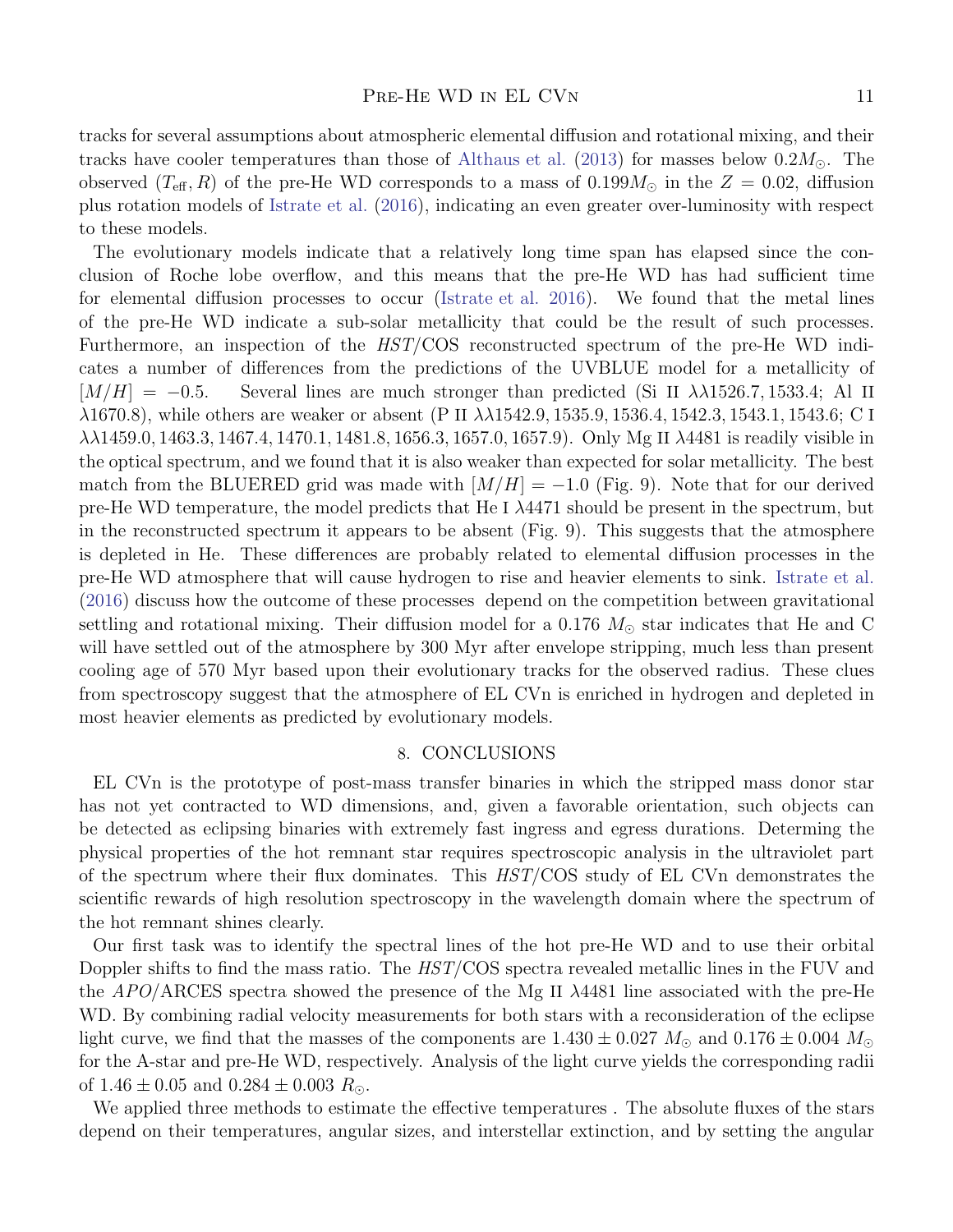size from the physical radii and distance from Gaia DR2 we were able to infer the temperatures of both components. We obtained additional temperature estimates by comparing the observed and model line strengths of the pre-He WD and the flux distribution of the A-star . The results agree within errors and lead to model eclipse depths that match the observed light curve:  $T_{\text{eff}} = 8100 \pm 100 \text{ K}$  and  $11800 \pm 400$  K for the A-star and pre-He WD, respectively. We caution, however, that these results rely on model atmospheres for standard abundance distributions that may not be appropriate for the pre-He WD star.

The mass gainer star has a mass and radius like that of an F-type main sequence star, but has a temperature associated with a mid-A-type star of solar metallicity [\(Pecaut & Mamajek 2013](#page-12-37)). For example, the MESA Isochrones & Stellar Tracks code [\(Dotter 2016;](#page-12-38) [Choi et al. 2016](#page-12-39)) predict a maximum main sequence temperature of 7065 K for a  $1.43M_{\odot}$  star with solar metallicity, and the hotter temperature we find would only be consistent with a sub-solar metallicity. The probable overluminosity for its mass may be a consequence of mixing of new nuclear fuel from mass accretion during the mass transfer stage.

The properties of the hot pre-He WD star agree in many ways with the predictions of model evolutionary sequences. The star's mass and orbital period place it precisely on the  $(M, P)$  relation expected for stars that were stripped of their envelopes during the red giant stage. However, the star is slightly hotter than expected for its mass and radius relative to the evolutionary tracks from [Althaus et al.](#page-12-35) [\(2013\)](#page-12-35) and [Istrate et al.](#page-12-34) [\(2016\)](#page-12-34). The metallic line spectrum in the FUV is suggestive of a subsolar metallicity that is unexpected given the relative youth implied by the total system mass and its thin disk kinematics [\(Maxted et al. 2014\)](#page-12-1). We suggest that the low metal abundances are rather the result of elemental diffusion processes in the outer envelope that play a major role in setting the chemistry of WD atmospheres [\(Koester & Chanmugam 1990\)](#page-12-40). Diffusion will cause H to float upwards and heavier elements to sink, and indeed the optical spectra show that the H-Balmer lines are strong while He lines are weak or absent. Furthermore, we find that not all the heavier elements are reduced in similar proportions. For example, the ultraviolet spectra indicate that the C and P lines are very weak while the Si and Al lines are relatively stronger. The chemistry of the atmosphere of the hot pre-He WD star offers us a key insight into the processes that lead eventually to the striking abundance differences among the white dwarf stars.

Support for Program number GO-14778 was provided by NASA through a grant from the Space Telescope Science Institute, which is operated by the Association of Universities for Research in Astronomy, incorporated, under NASA contract NAS5-26555. We are grateful for additional support from NASA grant NNX10AD60G and National Science Foundation grant AST-1411654. Institutional support has been provided from the GSU College of Arts and Science and from the Research Program Enhancement fund of the Board of Regents of the University System of Georgia, administered through the GSU office of the Vice President for Research and Economic Development. Based in part upon observations obtained with the Apache Point Observatory 3.5-meter telescope, which is owned and operated by the Astrophysical Research Consortium.  $pt5m$  is a collaborative effort between the Universities of Durham and Sheffield. The telescope is kindly hosted by the Issac Newton Group of Telescopes, La Palma.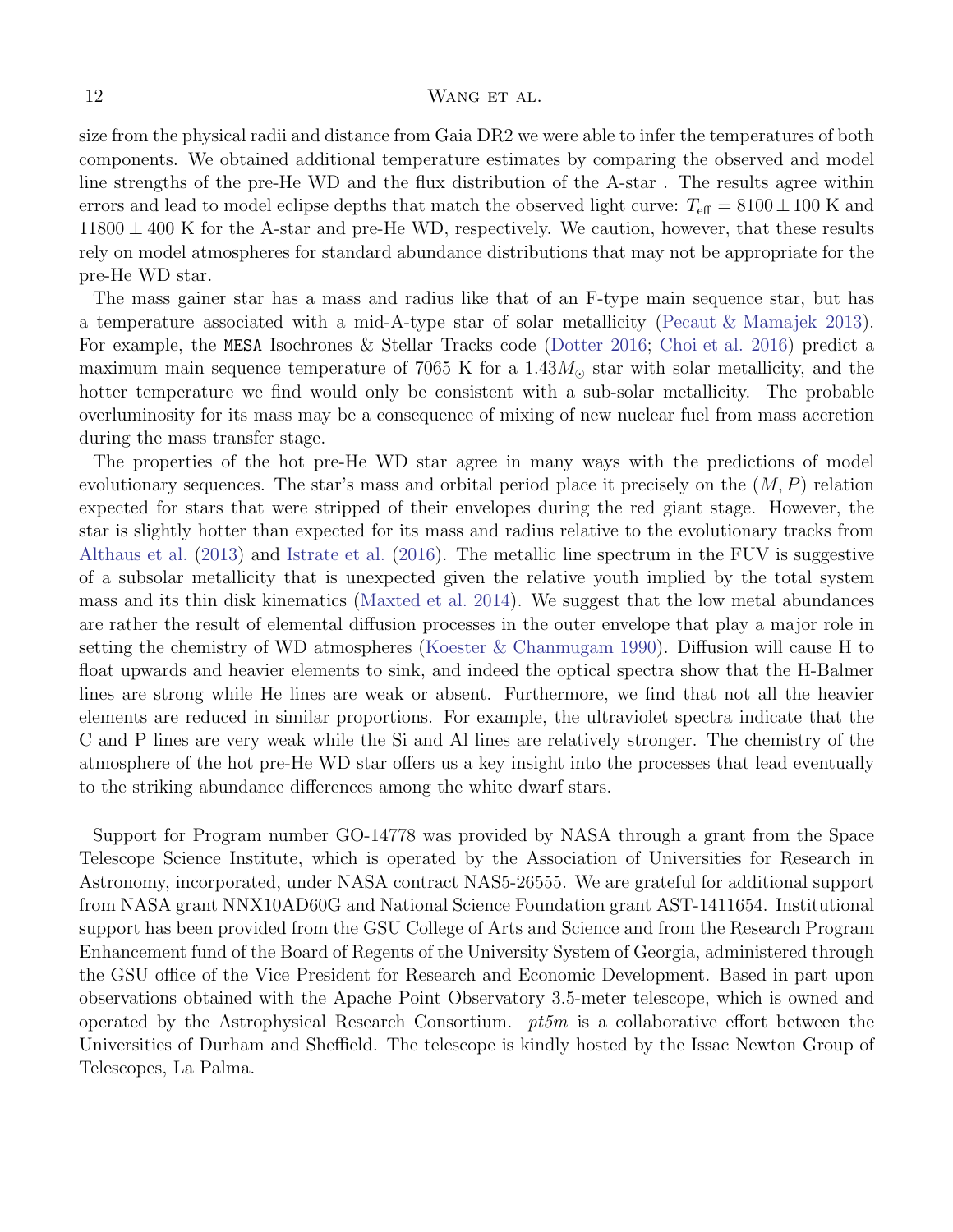## REFERENCES

- <span id="page-12-35"></span>Althaus, L. G., Miller Bertolami, M. M., & Córsico, A. H. 2013, A&A, 557, A19
- <span id="page-12-29"></span>Bagnuolo, Jr., W. G., Gies, D. R., Hahula, M. E., Wiemker, R., & Wiggs, M. S. 1994, ApJ, 423, 446
- <span id="page-12-26"></span>Bailer-Jones, C. A. L., Rybizki, J., Fouesneau, M., Mantelet, G., & Andrae, R. 2018, AJ, 156, 58
- <span id="page-12-21"></span>Bertone, E., Buzzoni, A., Chávez, M., &
- Rodríguez-Merino, L. H. 2008, A&A, 485, 823
- <span id="page-12-3"></span>Bloemen, S., Marsh, T. R., Degroote, P., et al. 2012, MNRAS, 422, 2600
- <span id="page-12-5"></span>Breton, R. P., Rappaport, S. A., van Kerkwijk, M. H., & Carter, J. A. 2012, ApJ, 748, 115
- <span id="page-12-36"></span>Calcaferro, L. M., Althaus, L. G., & Córsico, A. H. 2018, A&A, 614, A49
- <span id="page-12-4"></span>Carter, J. A., Rappaport, S., & Fabrycky, D. 2011, ApJ, 728, 139
- <span id="page-12-41"></span>Castelli, F., & Kurucz, R. L. 2003, in IAU Symposium, Vol. 210, Modelling of Stellar Atmospheres, ed. N. Piskunov, W. W. Weiss, & D. F. Gray, A20
- <span id="page-12-13"></span>Chen, X., Maxted, P. F. L., Li, J., & Han, Z. 2017, MNRAS, 467, 1874
- <span id="page-12-39"></span>Choi, J., Dotter, A., Conroy, C., et al. 2016, ApJ, 823, 102
- <span id="page-12-16"></span>Danforth, C. W., Keeney, B. A., Stocke, J. T., Shull, J. M., & Yao, Y. 2010, ApJ, 720, 976
- <span id="page-12-19"></span>Dhillon, V. S., Marsh, T. R., Stevenson, M. J., et al. 2007, MNRAS, 378, 825
- <span id="page-12-38"></span>Dotter, A. 2016, ApJS, 222, 8
- <span id="page-12-7"></span>Faigler, S., Kull, I., Mazeh, T., et al. 2015, ApJ, 815, 26
- <span id="page-12-15"></span>Fischer, W. J. 2019, Cosmic Origins Spectrograph Instrument Handbook, Version 11.0 (Baltimore: STScI)
- <span id="page-12-27"></span>Fitzpatrick, E. L. 1999, PASP, 111, 63
- <span id="page-12-28"></span>Gontcharov, G. A., & Mosenkov, A. V. 2018, MNRAS, 475, 1121
- <span id="page-12-14"></span>Green, J. C., Froning, C. S., Osterman, S., et al. 2012, ApJ, 744, 60
- <span id="page-12-9"></span>Guo, Z., Gies, D. R., Matson, R. A., et al. 2017, ApJ, 837, 114
- <span id="page-12-18"></span>Hardy, L. K., Butterley, T., Dhillon, V. S., Littlefair, S. P., & Wilson, R. W. 2015, MNRAS, 454, 4316
- <span id="page-12-34"></span>Istrate, A. G., Marchant, P., Tauris, T. M., et al. 2016, A&A, 595, A35
- <span id="page-12-40"></span>Koester, D., & Chanmugam, G. 1990, Reports on Progress in Physics, 53, 837
- <span id="page-12-32"></span>Koester, D., & Herrero, A. 1988, ApJ, 332, 910
- <span id="page-12-17"></span>Kolbas, V., Pavlovski, K., Southworth, J., et al. 2015, MNRAS, 451, 4150
- <span id="page-12-33"></span>Lin, J., Rappaport, S., Podsiadlowski, P., et al. 2011, ApJ, 732, 70
- <span id="page-12-31"></span>Lurie, J. C., Vyhmeister, K., Hawley, S. L., et al. 2017, AJ, 154, 250
- <span id="page-12-12"></span>Masuda, K., Kawahara, H., Latham, D. W., et al. 2019, ApJL, 881, L3
- <span id="page-12-24"></span>Matson, R. A., Gies, D. R., Guo, Z., & Orosz, J. A. 2016, AJ, 151, 139
- <span id="page-12-8"></span>Matson, R. A., Gies, D. R., Guo, Z., et al. 2015, ApJ, 806, 155
- <span id="page-12-0"></span>Maxted, P. F. L., Anderson, D. R., Burleigh, M. R., et al. 2011, MNRAS, 418, 1156
- <span id="page-12-1"></span>Maxted, P. F. L., Bloemen, S., Heber, U., et al. 2014, MNRAS, 437, 1681
- <span id="page-12-22"></span>Morbey, C. L., & Brosterhus, E. B. 1974, PASP, 86, 455
- <span id="page-12-23"></span>Orosz, J. A., & Hauschildt, P. H. 2000, A&A, 364, 265
- <span id="page-12-25"></span>Otero, S. A., & Dubovsky, P. A. 2004, Information Bulletin on Variable Stars, 5557, 1
- <span id="page-12-37"></span>Pecaut, M. J., & Mamajek, E. E. 2013, ApJS, 208, 9
- <span id="page-12-6"></span>Rappaport, S., Nelson, L., Levine, A., et al. 2015, ApJ, 803, 82
- <span id="page-12-20"></span>Rodríguez-Merino, L. H., Chavez, M., Bertone, E., & Buzzoni, A. 2005, ApJ, 626, 411
- <span id="page-12-42"></span>Tody, D. 1986, in Society of Photo-Optical Instrumentation Engineers (SPIE) Conference Series, Vol. 627, Proc. SPIE, ed. D. L. Crawford, 733
- <span id="page-12-43"></span>Tody, D. 1993, in Astronomical Society of the Pacific Conference Series, Vol. 52, Astronomical Data Analysis Software and Systems II, ed. R. J. Hanisch, R. J. V. Brissenden, & J. Barnes, 173
- <span id="page-12-2"></span>van Kerkwijk, M. H., Rappaport, S. A., Breton, R. P., et al. 2010, ApJ, 715, 51
- <span id="page-12-11"></span>van Roestel, J., Kupfer, T., Ruiz-Carmona, R., et al. 2018, MNRAS, 475, 2560
- <span id="page-12-30"></span>Wade, R. A., & Rucinski, S. M. 1985, A&AS, 60, 471
- <span id="page-12-10"></span>Wang, K., Luo, C., Zhang, X., et al. 2018, AJ, 156, 187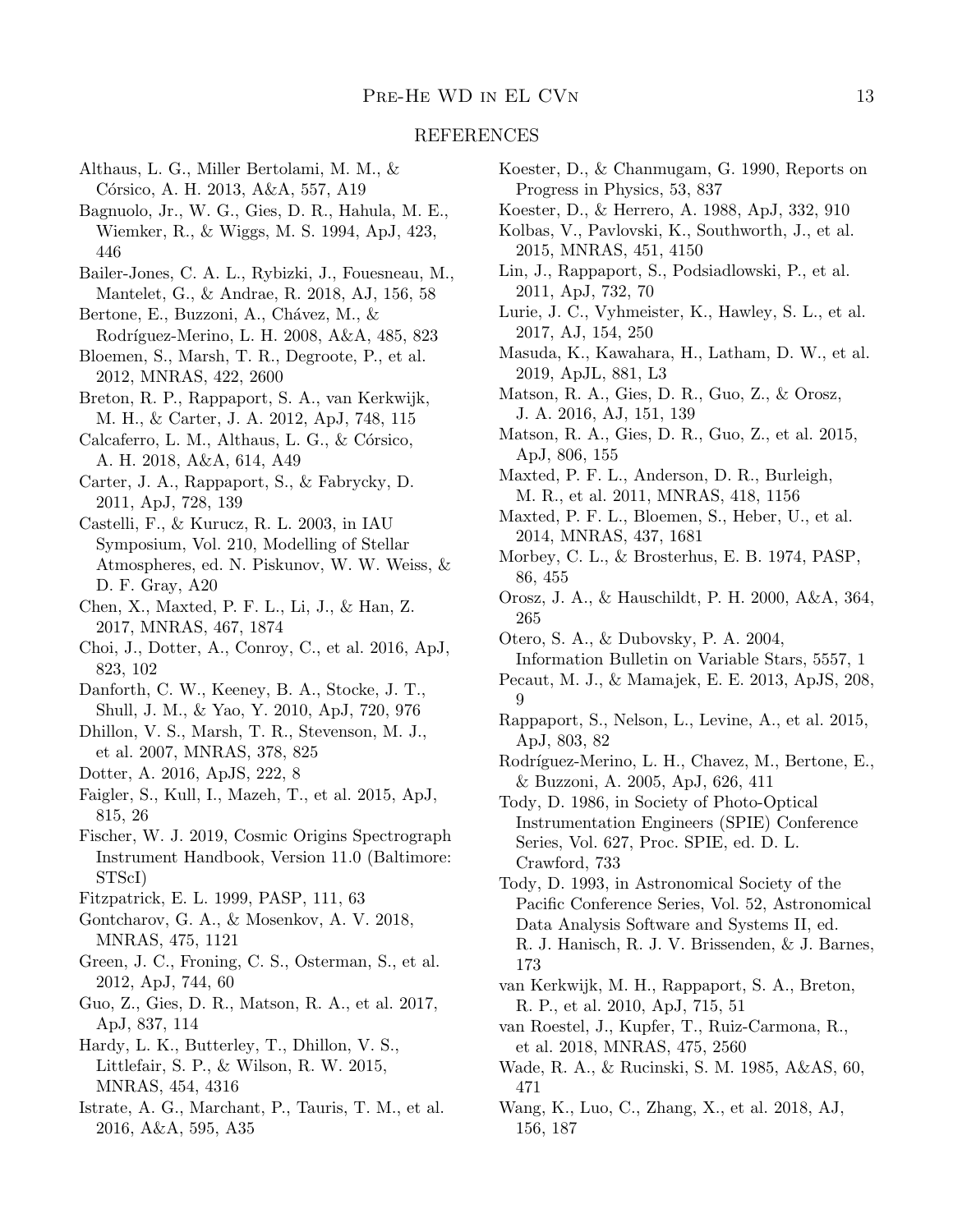- <span id="page-13-2"></span>Wang, L., Gies, D. R., & Peters, G. J. 2017, ApJ, 843, 60
- <span id="page-13-1"></span>Wang, S.-i., Hildebrand, R. H., Hobbs, L. M., et al. 2003, in Society of Photo-Optical Instrumentation Engineers (SPIE) Conference Series, Vol. 4841, Proc. SPIE, ed. M. Iye & A. F. M. Moorwood, 1145–1156
- <span id="page-13-0"></span>Zhang, X. B., Fu, J. N., Liu, N., Luo, C. Q., & Ren, A. B. 2017, ApJ, 850, 125
- <span id="page-13-3"></span>Zucker, S. 2003, MNRAS, 342, 1291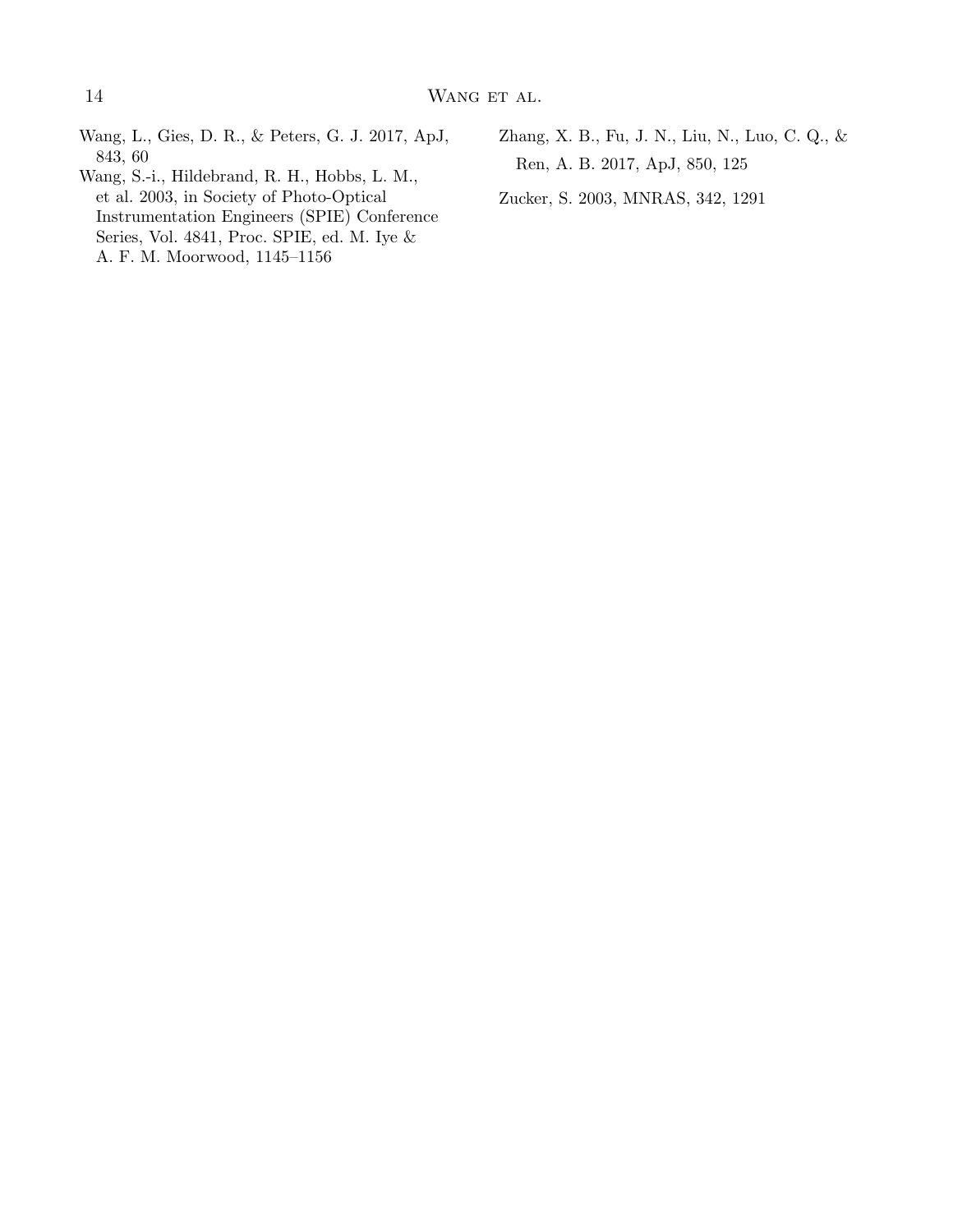| Primary/       | Date            | Orbital | $V_r^a$       | $\sigma$      | $(O - C)$     | Observation |
|----------------|-----------------|---------|---------------|---------------|---------------|-------------|
| Secondary      | $(HJD-2400000)$ | Phase   | $(km s^{-1})$ | $(km s^{-1})$ | $(km s^{-1})$ | Source      |
| $\mathbf{P}$   | 57717.5985      | 0.7581  | $-74.84$      | 3.40          | 1.68          | HST/COS     |
| $\mathbf{P}$   | 57717.6148      | 0.7786  | $-74.93$      | 3.64          | 1.16          | $HST$ /COS  |
| $\mathbf P$    | 57722.6693      | 0.1314  | $-28.70$      | 3.14          | $-2.48$       | $HST$ /COS  |
| $\mathbf P$    | 57722.7172      | 0.1917  | $-24.97$      | 3.28          | $-4.51$       | $HST$ /COS  |
| $\mathbf P$    | 57722.7900      | 0.2832  | $-15.98$      | 3.47          | 3.18          | $HST$ /COS  |
| $\overline{P}$ | 57722.8526      | 0.3618  | $-29.56$      | 2.98          | $-4.15$       | $HST$ /COS  |
| $\mathbf P$    | 57723.8658      | 0.6353  | $-64.28$      | 3.00          | 5.06          | $HST$ /COS  |
| $\overline{P}$ | 57723.9313      | 0.7176  | $-73.68$      | 3.38          | 2.28          | $HST$ /COS  |
| $\mathbf P$    | 57800.9918      | 0.5726  | $-59.26$      | 4.02          | 1.07          | APO/ARCES   |
| $\mathbf P$    | 57801.0082      | 0.5932  | $-59.71$      | 3.56          | 3.88          | APO/ARCES   |
| $\mathsf{P}$   | 57821.7924      | 0.7163  | $-74.70$      | 4.14          | 1.21          | APO/ARCES   |
| $\mathbf P$    | 58089.9927      | 0.8091  | $-78.59$      | 3.03          | $-4.01$       | APO/ARCES   |
| $\mathbf{P}$   | 58090.0258      | 0.8507  | $-72.49$      | 2.63          | $-1.55$       | APO/ARCES   |
| $\mathbf P$    | 58146.9719      | 0.4246  | $-30.55$      | 3.29          | 3.76          | APO/ARCES   |
| $\mathbf P$    | 58147.0108      | 0.4735  | $-39.81$      | 2.42          | 2.92          | APO/ARCES   |
| $\mathbf P$    | 58212.7782      | 0.1345  | $-25.75$      | 2.53          | 0.09          | APO/ARCES   |
| S              | 57717.5985      | 0.7581  | 184.72        | 1.25          | $-1.45$       | $HST$ /COS  |
| S              | 57717.6148      | 0.7786  | 184.95        | 1.21          | 2.27          | $HST$ /COS  |
| S              | 57722.6693      | 0.1314  | $-220.18$     | 1.51          | 3.20          | $HST$ /COS  |
| S              | 57722.7172      | 0.1917  | $-269.97$     | 1.26          | 0.27          | $HST$ /COS  |
| S              | 57722.7900      | 0.2832  | $-284.54$     | 1.24          | $-3.70$       | $HST$ /COS  |
| S              | 57722.8526      | 0.3618  | $-227.24$     | 1.24          | 2.75          | $HST$ /COS  |
| S              | 57723.8658      | 0.6353  | 122.28        | 1.34          | $-5.46$       | $HST$ /COS  |
| S              | 57723.9313      | 0.7176  | 181.10        | 1.23          | $-0.51$       | $HST$ /COS  |
| S              | 57821.7924      | 0.7163  | 186.06        | 2.07          | 4.86          | APO/ARCES   |
| S              | 58089.9927      | 0.8091  | 168.54        | 5.42          | $-1.82$       | APO/ARCES   |
| S              | 58090.0258      | 0.8507  | 144.70        | 1.91          | 3.98          | APO/ARCES   |
| S              | 58212.7782      | 0.1345  | $-228.10$     | 2.08          | $-1.65$       | APO/ARCES   |

Table 1. Radial Velocity Measurements of EL CVn

<sup>a</sup>Offsets of  $\Delta\gamma = -0.35$  km s<sup>-1</sup> and  $\Delta\gamma = +2.93$  km s<sup>-1</sup> were added to the *APO*/ARCES measurements for the A star (P) and pre-He WD (S), respectively, to place them in the HST/COS reference frame (see Section 3).

# Facilities: HST (COS), ARC (ARCES), ING:Herschel (pt5m)

 $Software: ATLAS9 (Castelli & Kurucz 2003), SYNTHE (Rodríguez-Merino et al. 2005), Eclipse$ Light Curve code [\(Orosz& Hauschildt 2000\)](#page-12-23), ULTRACAM pipeline software [\(Dhillon et al. 2007\)](#page-12-19), IRAF [\(Tody 1986,](#page-12-42) [1993\)](#page-12-43), COS pipeline [\(Fischer 2019](#page-12-15)),MIST [\(Dotter 2016;](#page-12-38)[Choi et al. 2016\)](#page-12-39)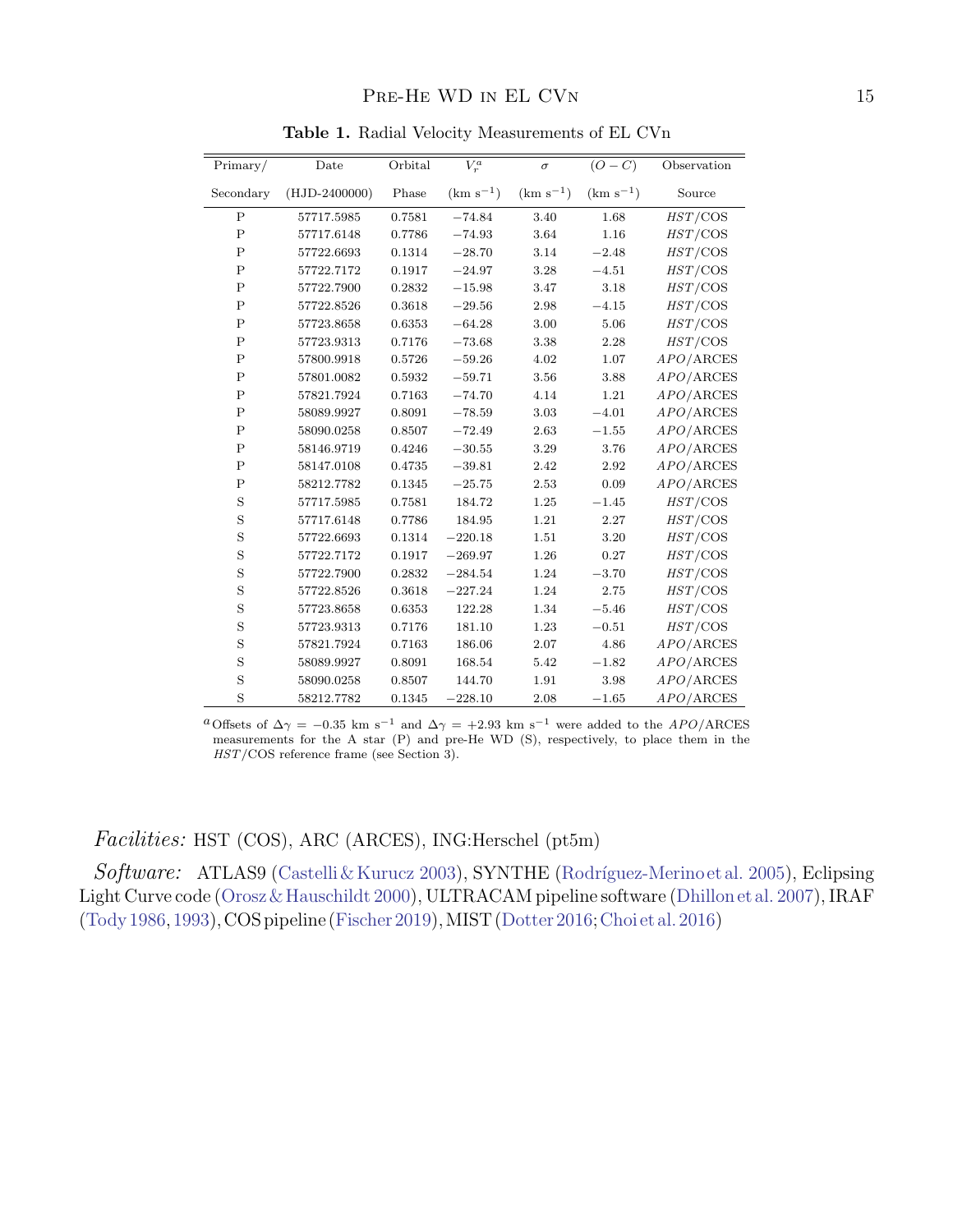| Element                                   | Value                     |
|-------------------------------------------|---------------------------|
| $P$ (days)                                | $0.79562735 + 0.00000014$ |
| $T_{conj}$ (HJD-2,400,000)                | $56418.5315 \pm 0.0003$   |
| $K_1$ (km s <sup>-1</sup> )               | $29.01 + 0.41$            |
| $K_2$ (km s <sup>-1</sup> )               | $236.21 + 1.06$           |
| $\gamma_1$ [HST] (km s <sup>-1</sup> )    | $-47.36 + 1.05$           |
| $\gamma_1$ [APO] (km s <sup>-1</sup> )    | $-47.01 + 1.25$           |
| $\gamma_1$ [Maxted] (km s <sup>-1</sup> ) | $-58.79 + 0.67$           |
| $\gamma_1$ [Merged] (km s <sup>-1</sup> ) | $-47.55 + 0.33$           |
| $\gamma_2$ [HST] (km s <sup>-1</sup> )    | $-49.86 + 1.12$           |
| $\gamma_2$ [APO] (km s <sup>-1</sup> )    | $-52.79 + 2.52$           |
| $\gamma_2$ [Merged] (km s <sup>-1</sup> ) | $-49.73 + 0.95$           |
| $M_2/M_1$                                 | $0.1228 + 0.0018$         |
| $a\sin i\ (R_{\odot})$                    | $4.169 + 0.018$           |
| $M_1 \sin^3 i$ $(M_{\odot})$              | $1.370 + 0.013$           |
| $M_2 \sin^3 i (M_{\odot})$                | $0.168 + 0.003$           |
| $\sigma_1$ (km s <sup>-1</sup> )          | 1.8                       |
| $\sigma_2$ (km s <sup>-1</sup> )          | 3.3                       |

Table 2. Orbital elements of EL CVn

Table 3. Epochs of A-star Inferior Conjunction

| Data.                       | $T_{\text{con}i}$       | Orbit    | $O-C$         | Reference               |  |
|-----------------------------|-------------------------|----------|---------------|-------------------------|--|
| Source                      | $(HJD-2,400,000)$       | Number   | $(10^{-3}$ d) | Source                  |  |
| <i>Hipparcos</i> photometry | $48331.7780 \pm 0.0020$ | $-10164$ | 2.9           | Otero & Dubovsky (2004) |  |
| WASP photometry             | $54230.5558 \pm 0.0005$ | $-2750$  | $-0.4$        | Maxted et al. $(2014)$  |  |
| McDonald $V_r(1)^a$         | $55931.6128 \pm 0.0031$ | $-612$   | 5.3           | Maxted et al. $(2014)$  |  |
| $pt5m$ photometry           | $56418.5313 \pm 0.0004$ | $\Omega$ | $-0.2$        | This work               |  |
| COS and APO $V_r(1)^a$      | $57723.3731 \pm 0.0047$ | 1640     | 12.8          | This work               |  |
| COS and APO $V_r(2)^b$      | $57822.0195 \pm 0.0012$ | 1764     | 1.4           | This work               |  |

 $a(1)$  is the subset of radial velocity measurements for the A-star.

 $b(2)$  is the subset of radial velocity measurements for the pre-He WD.

Table 4. Physical Properties

| Quantity                                     | A-star          | Pre-He WD         |  |  |
|----------------------------------------------|-----------------|-------------------|--|--|
| $a(R_{\odot})$                               | $4.229 + 0.029$ |                   |  |  |
| $M(M_{\odot})$                               | $1.430 + 0.027$ | $0.176 + 0.004$   |  |  |
| $R(R_{\odot})$                               | $1.46 + 0.05$   | $0.284 \pm 0.003$ |  |  |
| $\log q$ (cm s <sup>-2</sup> )               | $4.26 + 0.04$   | $4.77 + 0.02$     |  |  |
| $\theta$ ( <i>µ</i> arcsec)                  | $51.5 + 1.9$    | $9.98 + 0.13$     |  |  |
| $T_{\rm eff}(\theta)$ (K)                    | $8159 + 135$    | $11636 + 420$     |  |  |
| $T_{\text{eff}}$ (spectrum) (K)              | $8048 \pm 50$   | $11890 + 490$     |  |  |
| $V \sin i$ (km s <sup>-1</sup> )             | $64.8 + 1.0$    | < 20              |  |  |
| Synchronous $V \sin i$ (km s <sup>-1</sup> ) | 91              | 18                |  |  |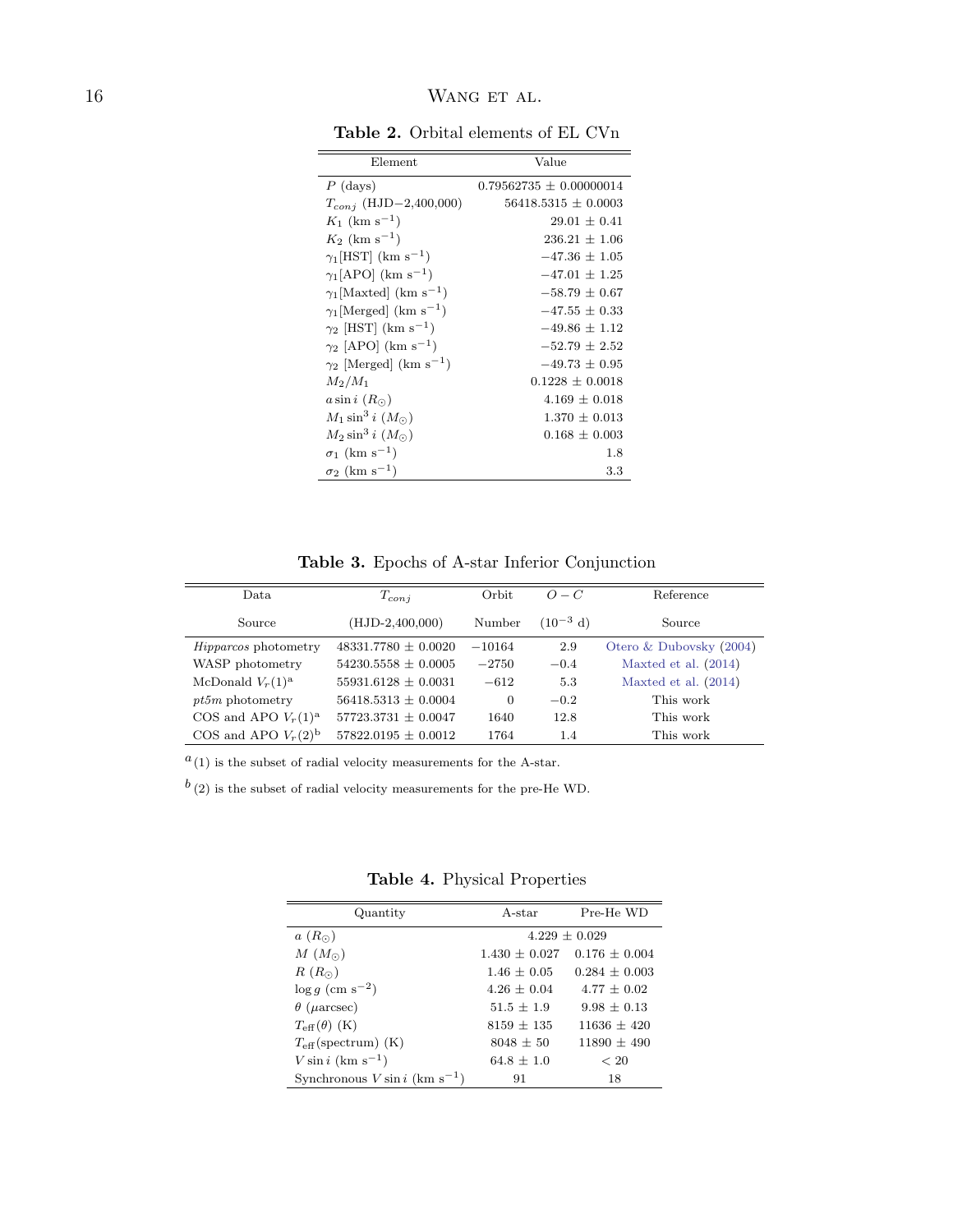| Metallicity | $T_{\text{eff}}$ short $\lambda$ |           | $\chi^2_{\nu}$ short $\lambda$ $T_{\text{eff}}$ [long $\lambda$ ] | $\chi^2_{\nu}$ [long $\lambda$ ] |
|-------------|----------------------------------|-----------|-------------------------------------------------------------------|----------------------------------|
| [M/H]       | $(\mathrm{K})$                   |           | (K)                                                               |                                  |
|             |                                  | Pre-He WD |                                                                   |                                  |
| $+0.0$      | $13618 + 79$                     | 1.78      | $12533 + 119$                                                     | 2.65                             |
| $-0.5$      | $12376 + 88$                     | 1.54      | $11404 + 68$                                                      | 2.60                             |
| $-1.0$      | $10800 + 64$                     | 1.75      | $10112 + 46$                                                      | 2.71                             |
|             |                                  | A-star    |                                                                   |                                  |
| $+0.0$      | .                                | $\cdots$  | $8048 + 6$                                                        | 2.91                             |
| $-0.5$      | $\cdots$                         | $\cdots$  | $7730 + 9$                                                        | 2.27                             |
| $-1.0$      | $\cdots$                         | .         | $7424 + 10$                                                       | 1.95                             |

Table 5.  $T_{\text{eff}}$ (spectrum) from Spectral Model Fits



Figure 1. Plot of cross-correlation functions of EL CVn for each component from the  $HST/COS$  spectrum observed on HJD 2,457,717.5985. The CCF of the pre-He WD (A-star) component is plotted as a solid (dotted) line.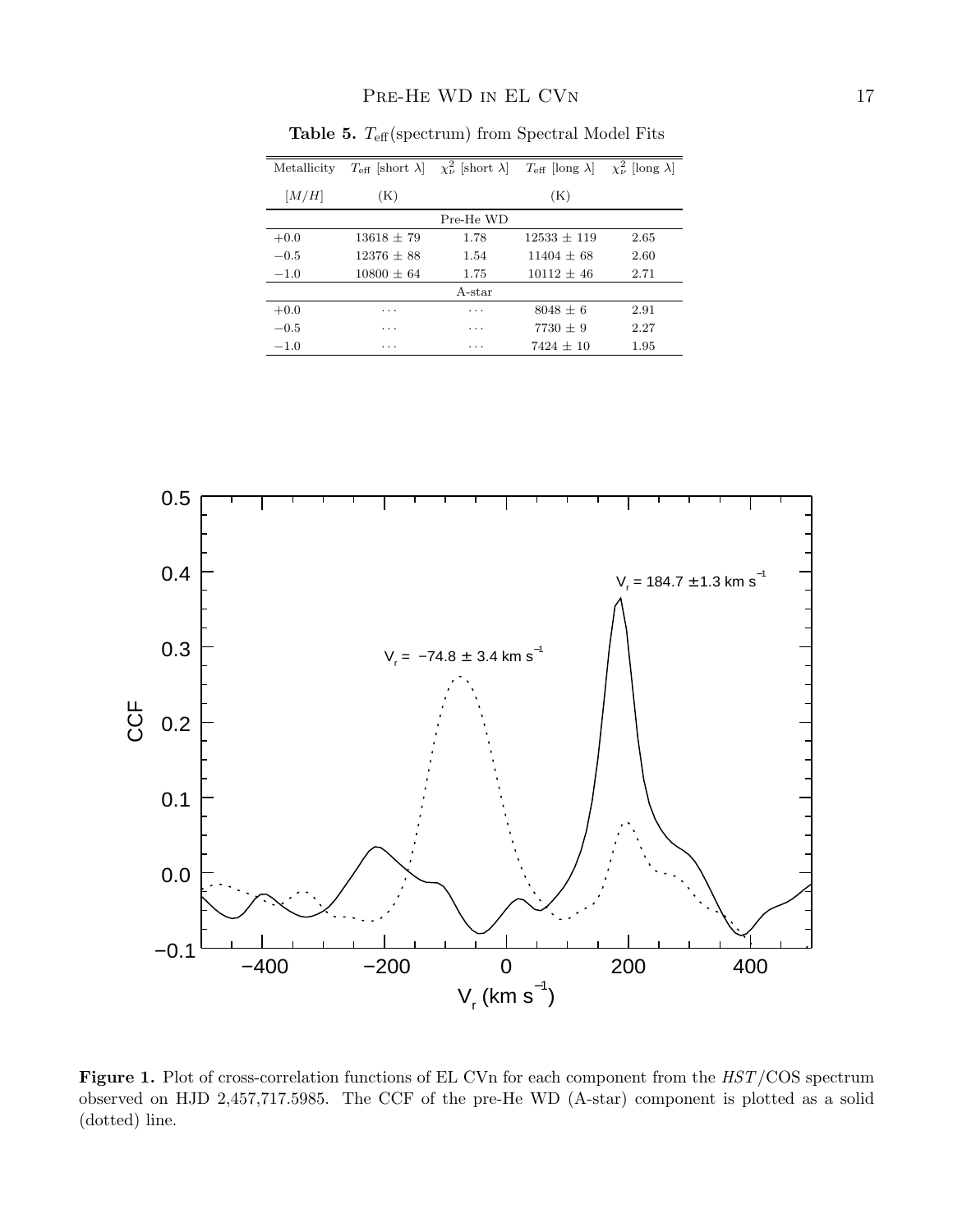

Figure 2. Radial velocity curve of EL CVn. In the top panel, the blue dots represent measurements from HST, green dots the measurements from APO, and published data from [Maxted et al.](#page-12-1) [\(2014](#page-12-1)) appear as orchid dots. The errors of the radial velocity measurements are smaller than the dots, and are thus not shown in the top panel. The bottom panel displays the difference between observed and calculated velocities, and the measurement errors are portrayed here. Orbital phase  $\phi = 0.0$  is the epoch when the A-type star reaches inferior conjunction.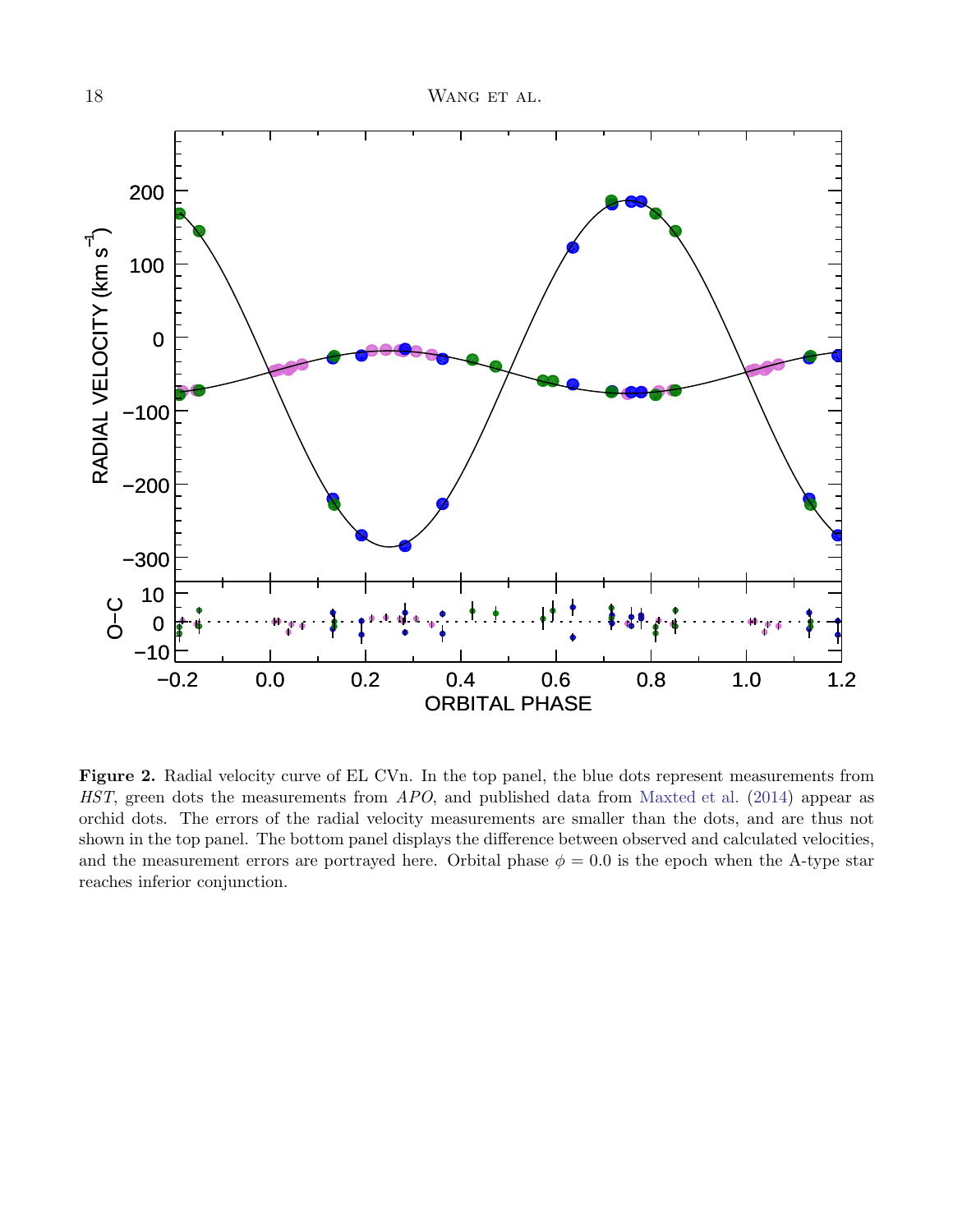

Figure 3. The top panel shows the light curve of EL CVn observed on the nights of 2013 May 5 and 15, and the ELC model fit is shown as a red solid line. The bottom panel displays the residuals between the observed and model light curves.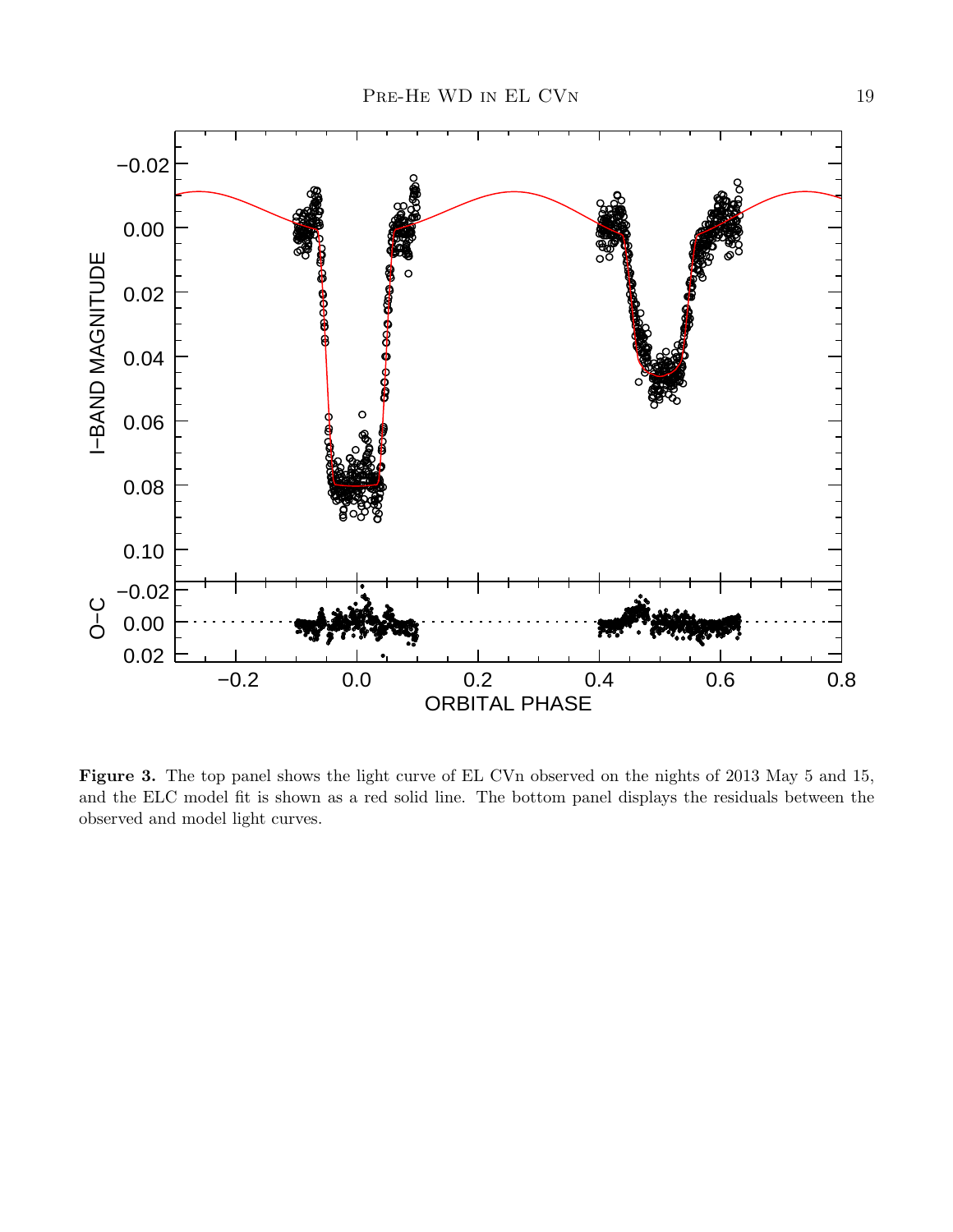

Figure 4. The top panel plots the epoch and orbit number of each data set in Table 3 and the corresponding, least-squares, linear fit. The derived slope (i.e., the orbital period) and intercept (global epoch) are listed in Table 2. The bottom panel displays the differences between the observed epochs and the fit.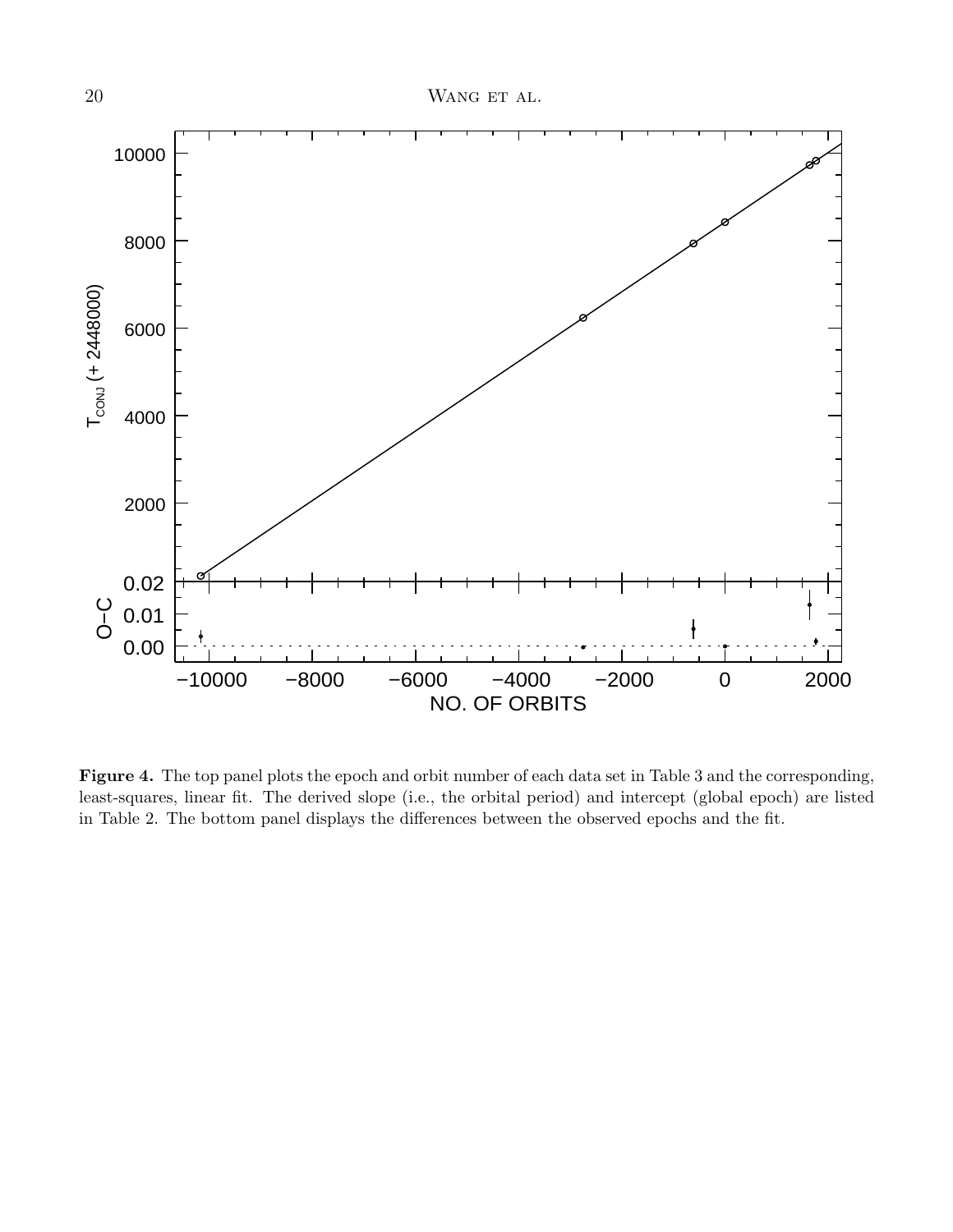

Figure 5. The top panel shows a rebinned, low resolution version of the  $HST/COS$  spectrum observed on HJD 2,457,717.5985 (black) with the sum of the model spectra for both components (orange). The bottom panel shows the individual model spectra as described in Section 6 (for metallicities of  $[M/H] = 0.0$  and −0.5 for the A-star and pre-He WD, respectively).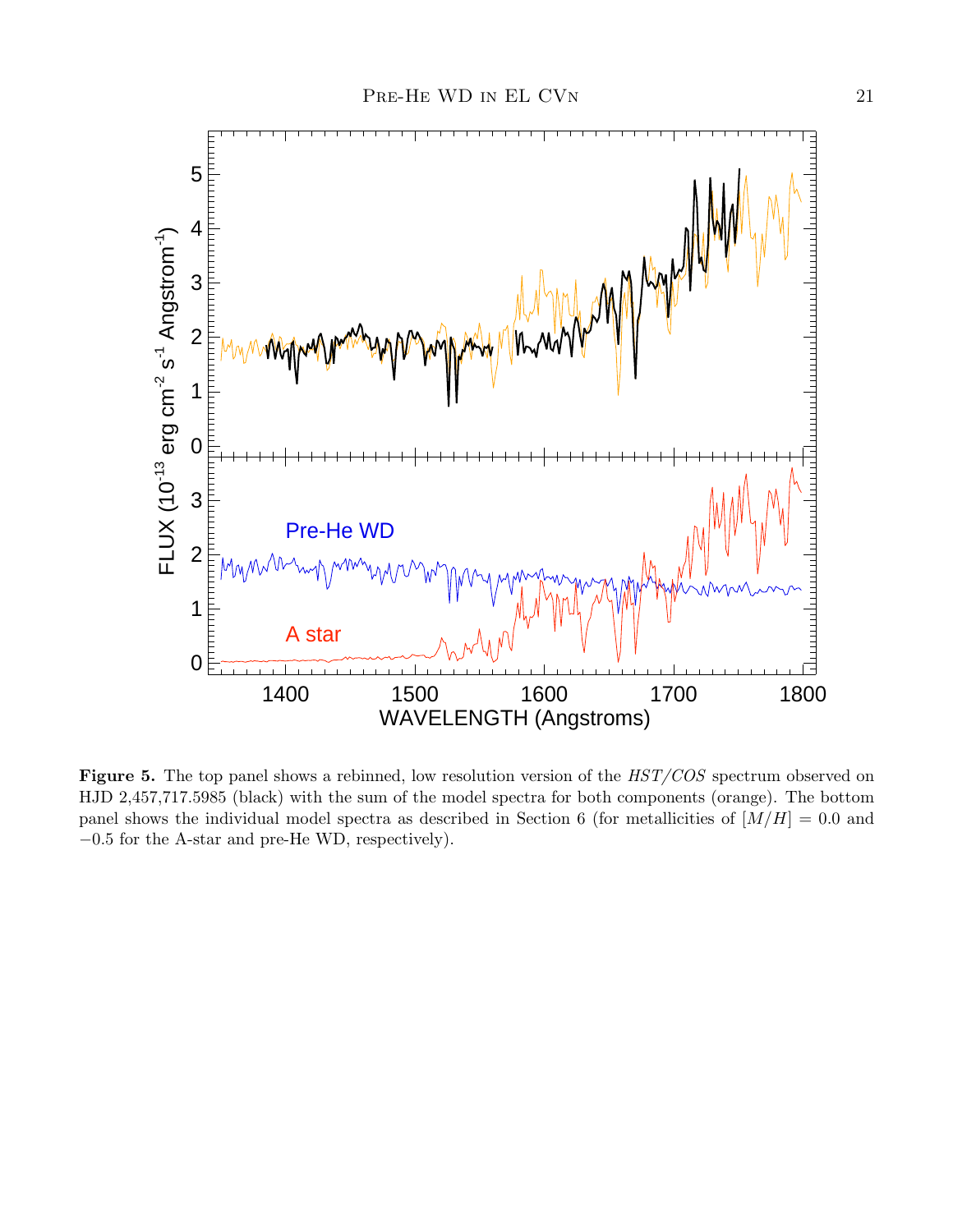

Figure 6. The reconstructed spectrum of the pre-He WD component of EL CVn based upon the  $HST/COS$ short wavelength data. We plot the absolute flux of the reconstructed pre-He WD spectrum in black and the model spectrum in green  $([M/H] = -0.5$ ; offset by  $+1.0 \times 10^{-13}$ ).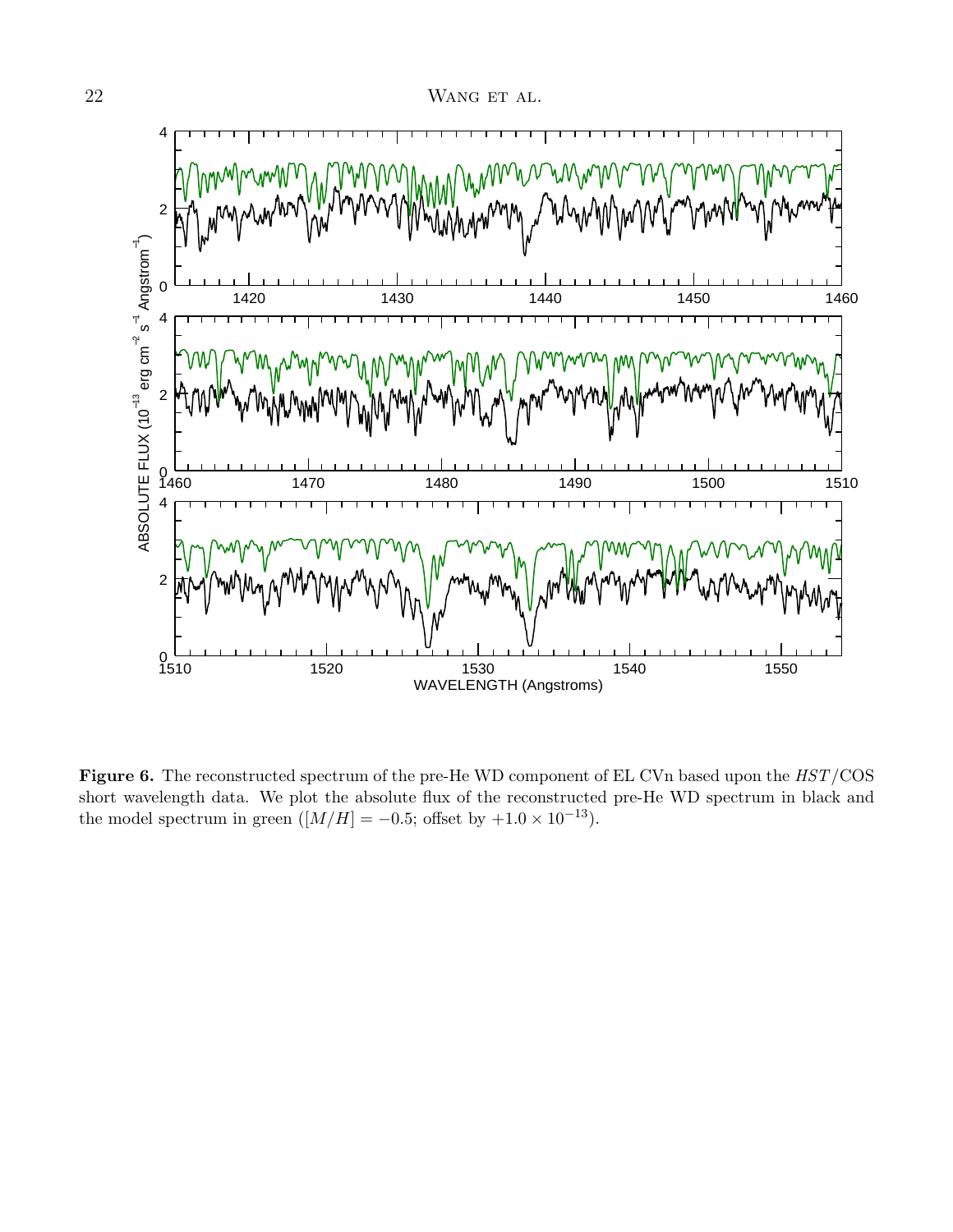

Figure 7. The reconstructed spectrum of the pre-He WD component of EL CVn based upon the  $HST/COS$ long wavelength data. We plot the absolute flux of the reconstructed pre-He WD spectrum in black and the model spectrum in green  $([M/H] = -0.5$ ; offset by  $+1.0 \times 10^{-13}$ ).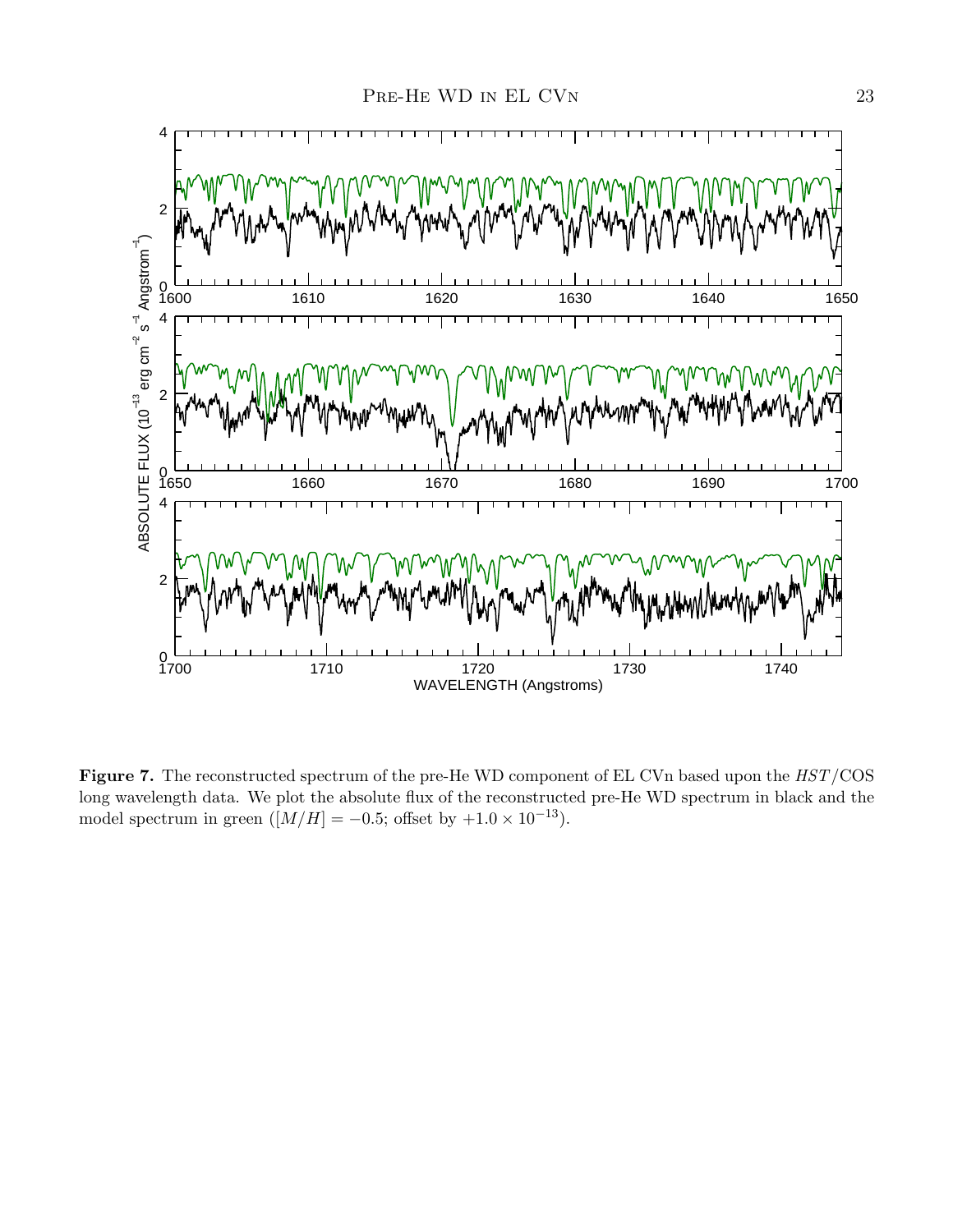

Figure 8. The reconstructed spectrum of the A-star component of EL CVn based upon the  $HST/\text{COS}$  long wavelength data. We plot the absolute flux of the reconstructed A-star spectrum in black and the model spectrum in green  $([M/H] = 0.0$ ; offset by  $+1.0 \times 10^{-13}$ ).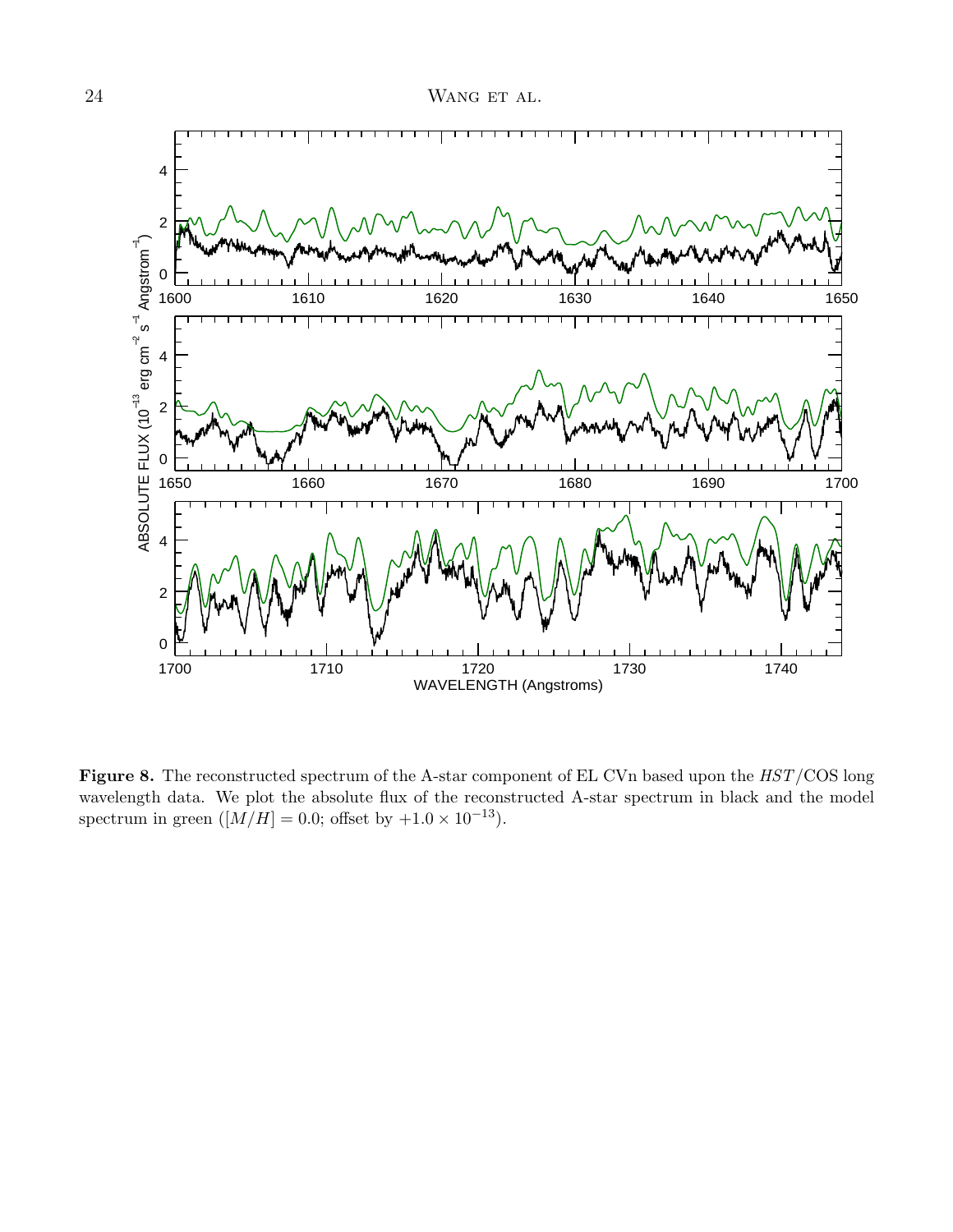

Figure 9. The reconstructed spectra of EL CVn in the vicinity of the Mg II  $\lambda$ 4481 line (from APO/ARCES data). The top panel shows the rectified flux of the reconstructed spectrum of the A-star in black and the model spectrum in red ( $[M/H] = 0.0$ ; offset by  $-0.2$ ). The bottom panel displays the reconstructed spectrum of the pre-He WD in black and the model spectrum in blue  $([M/H] = -1.0$ ; offset by  $-0.2$ ). Note that the He I λ4471 line predicted in the model is absent from the reconstructed spectrum of the pre-He WD.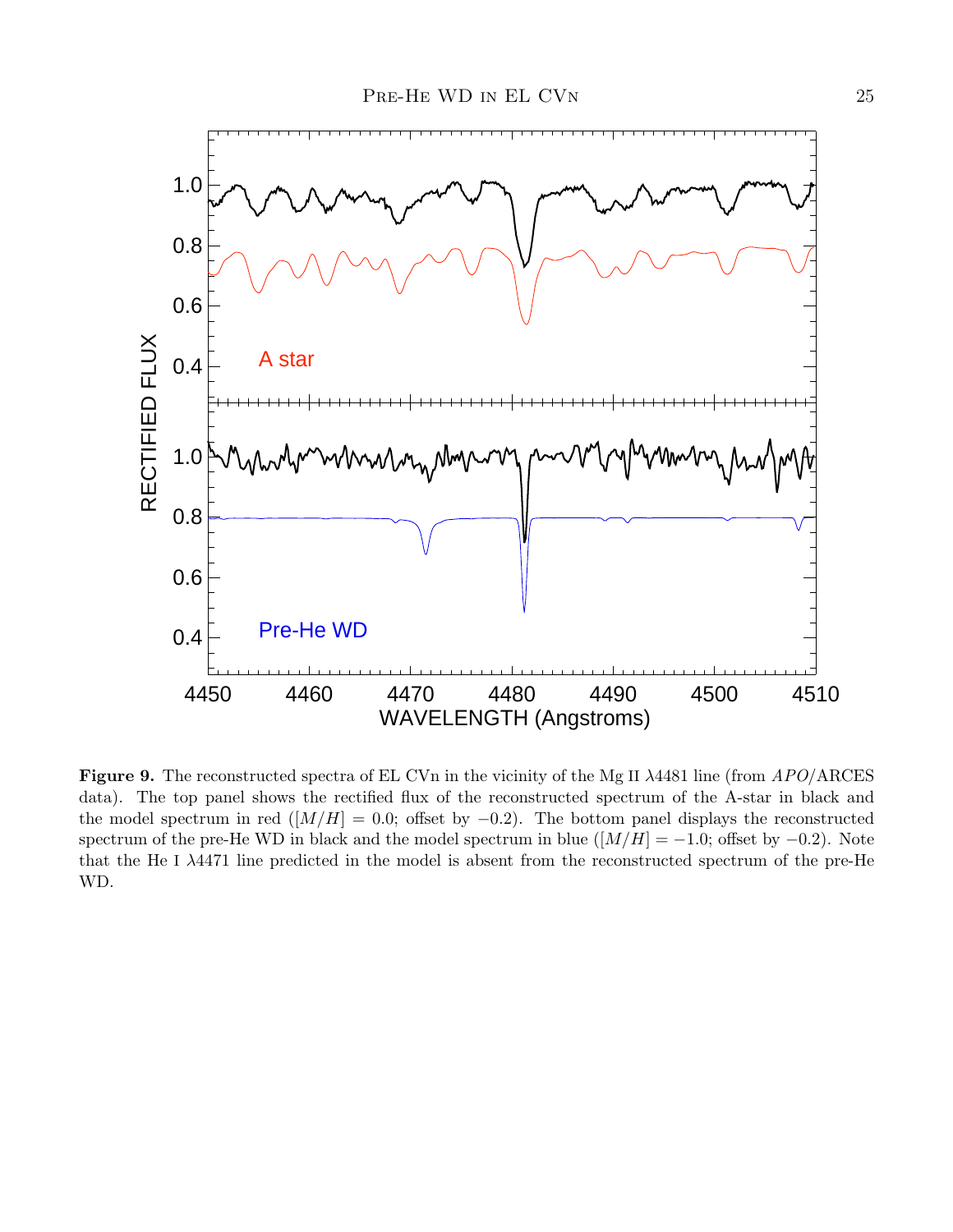

Figure 10. The reconstructed spectra of EL CVn in the vicinity of  $H\beta$  (from  $APO/$  ARCES data). The toppanel shows the rectified flux of the reconstructed spectrum of the A-star in black and the model spectrum in red ( $[M/H] = 0.0$ ; offset by  $-0.2$ ). The bottom panel displays the reconstructed spectrum of the pre-He WD in black and the model spectrum in blue  $([M/H] = -1.0$ ; offset by  $-0.2$ ).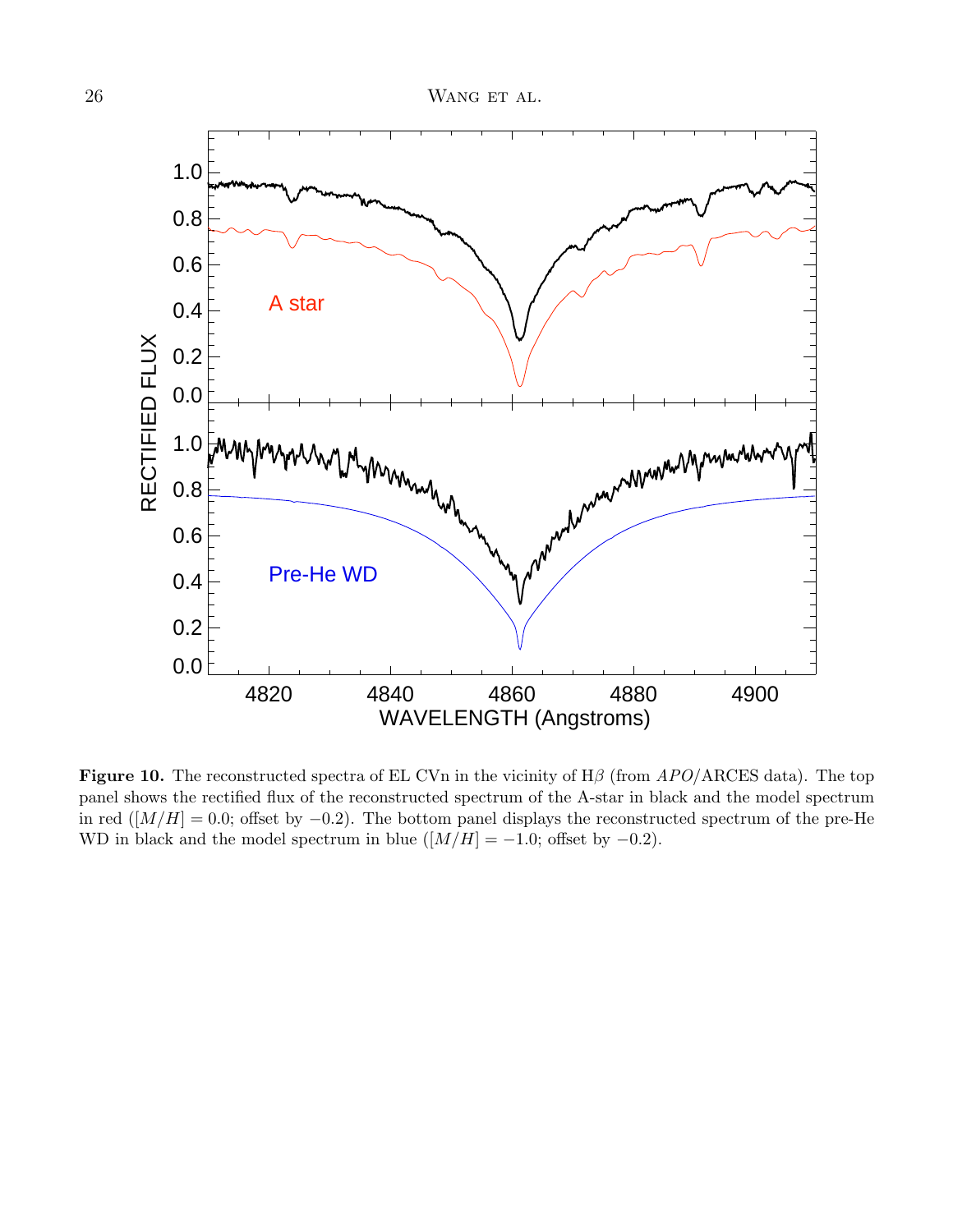

Figure 11. The reconstructed spectra of EL CVn in the vicinity of  $H\alpha$  (from  $APO/ARCES$  data). The top panel shows the rectified flux of the reconstructed spectrum of the A-star in black and the model spectrum in red ( $[M/H] = 0.0$ ; offset by −0.3). The bottom panel displays the reconstructed spectrum of the pre-He WD in black and the model spectrum in blue  $([M/H] = -1.0$ ; offset by  $-0.3$ ).